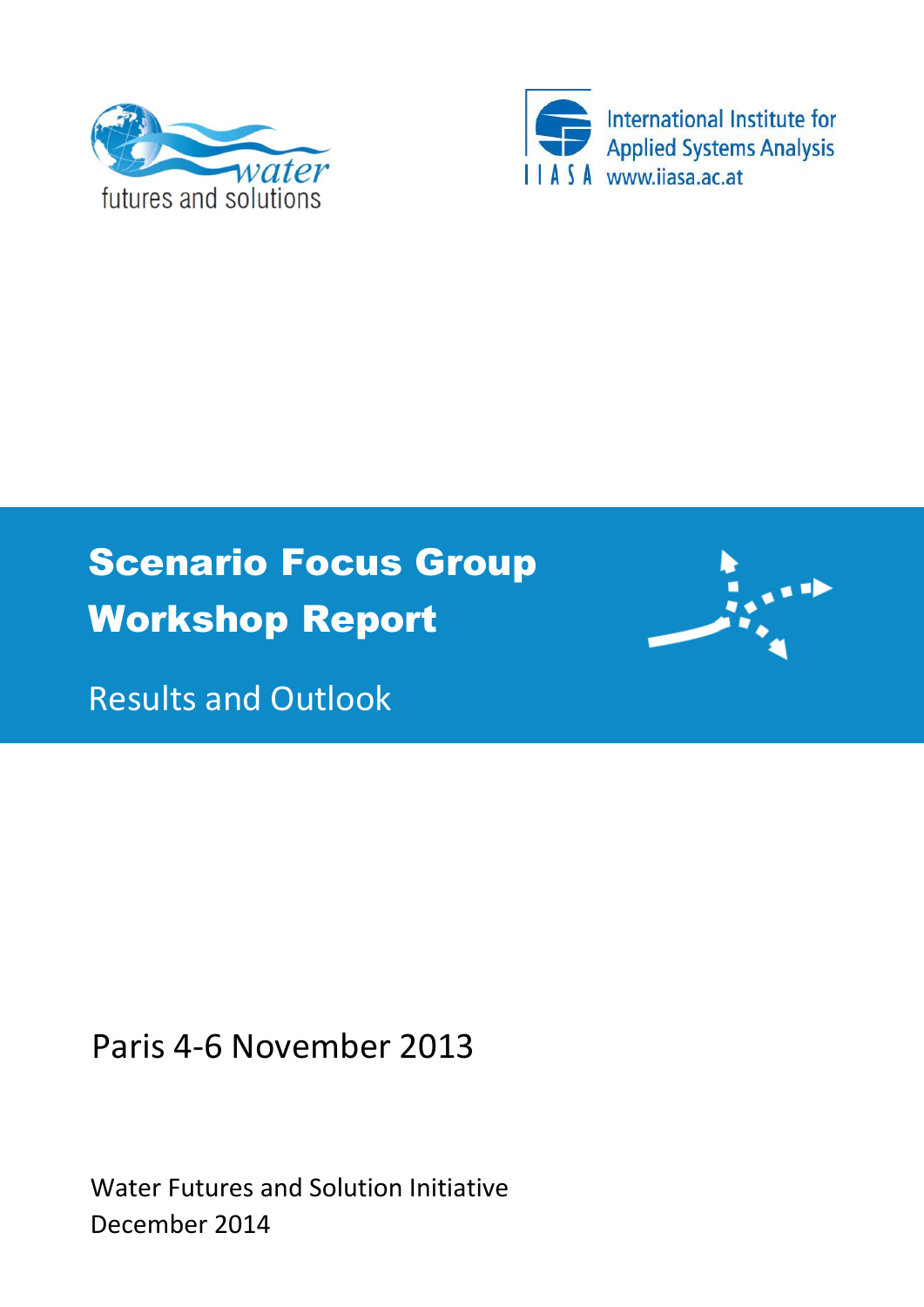#### **About WFaS**

Water Futures and Solutions (WFaS) is a cross-sector, collaborative global initiative which develops the scientific evidence and applies systems analysis to help identify water-related policies and management practices that work together consistently across scales and sectors with the aim to improve human well-being through enhanced water security. A stakeholder informed, scenario-based assessment of water resources and water demand, employing ensembles of state-of-the-art socio-economic and hydrological models, test the feasibility, sustainability and robustness of portfolios of options that can be implemented today and can be sustainable and robust across a range of possible futures and associated uncertainties we face. The Initiative includes case studies to zoom in on particular issues and regions, and knowledge sharing networks to share policy, management, and technical solutions that have been effective in the bio-physical and socio-economic contexts to which they have been applied, so they can be assessed for application in similar conditions in other regions.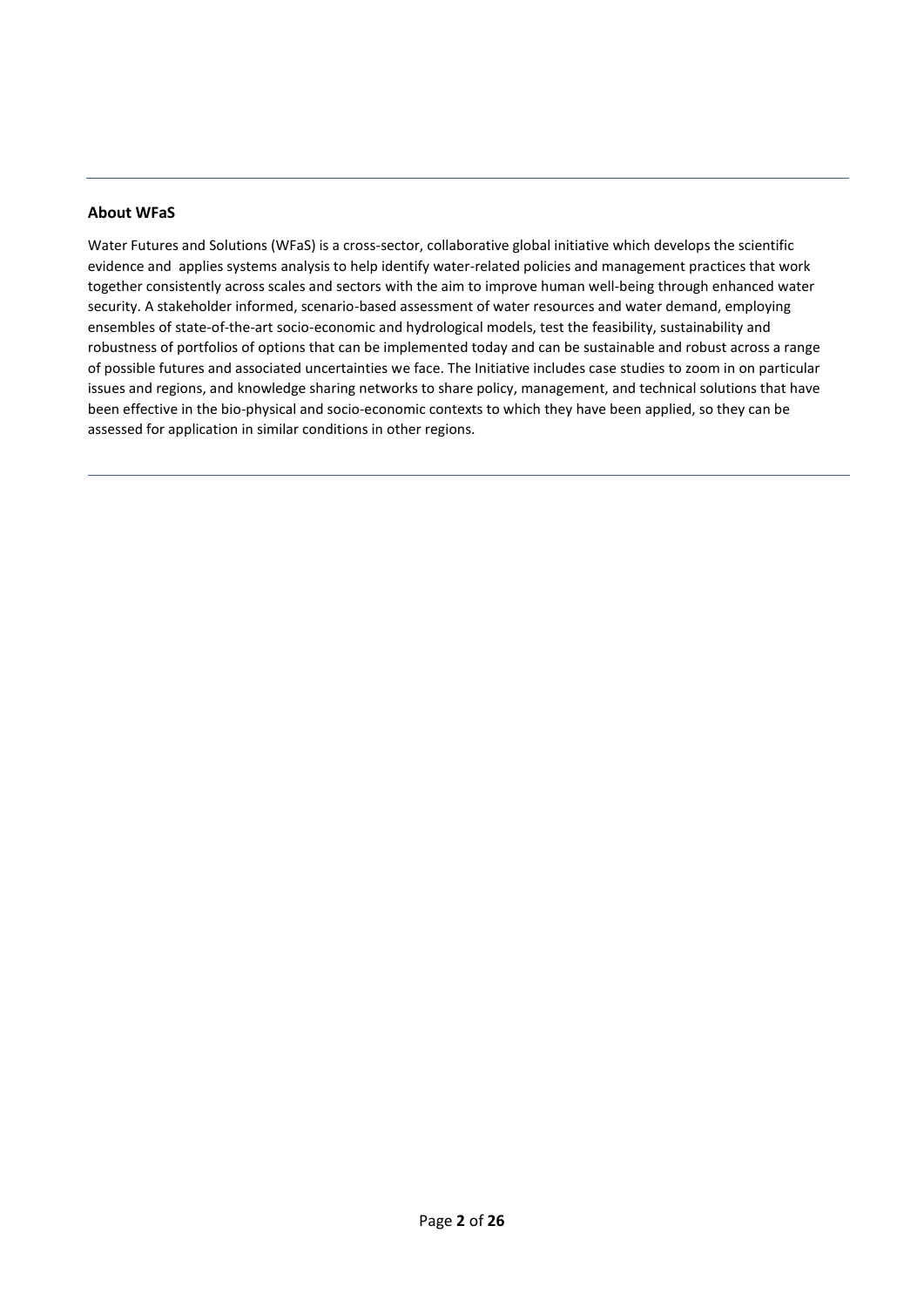### **Report Plan**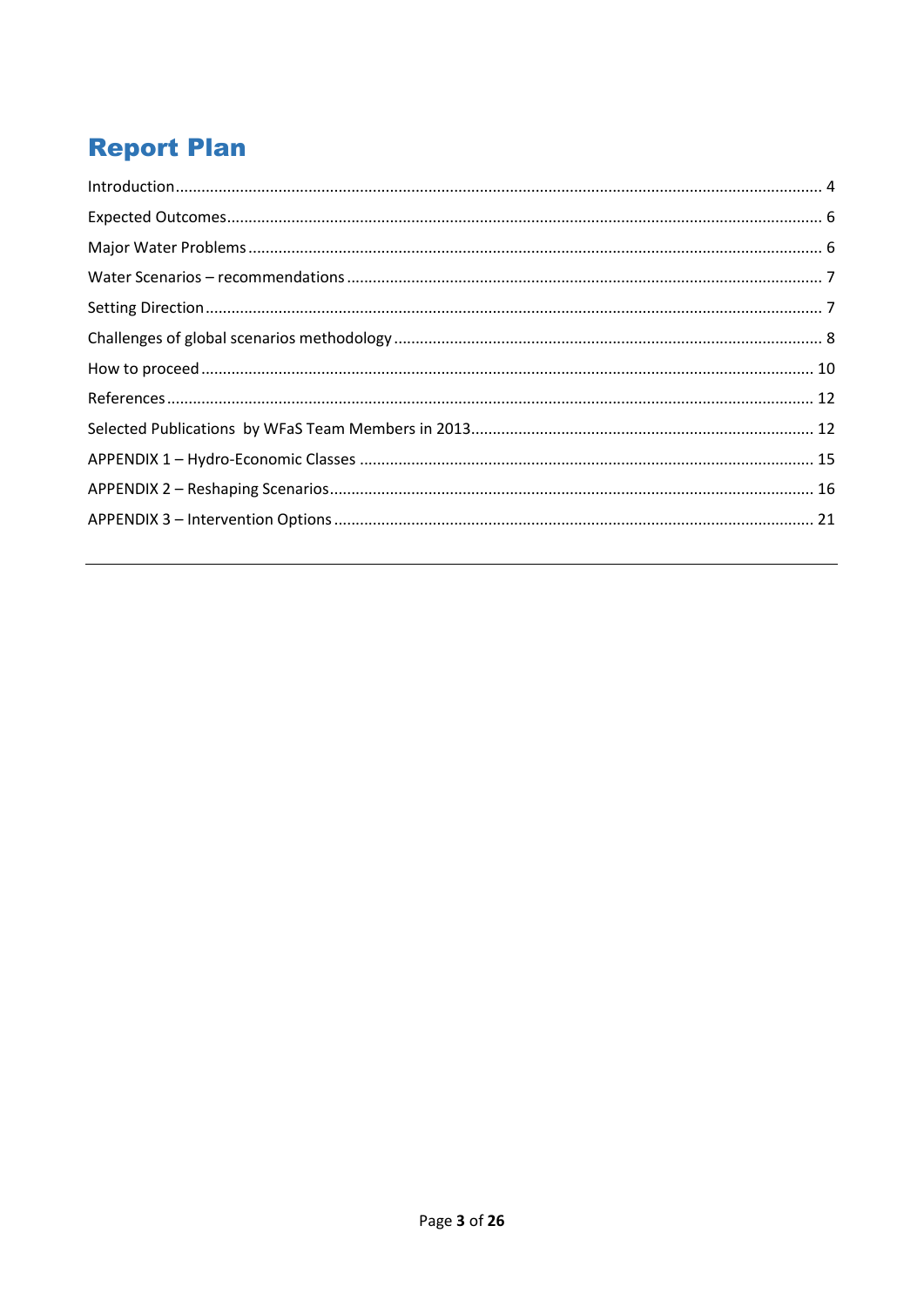### Introduction

### Scenario Focus Group

The Scenario Focus Group (SFG) comprises water policy and planning decision makers at national and international level who guide and advise the Water Futures and Solutions Initiative, primarily by identifying key water management challenges, priorities, trends, options, and trade-offs within their regions and advising on where further systems analysis and investigation would be most helpful for understanding externalities and guiding planning decisions. The SFG guides the development of relevant and plausible scenarios across which the sustainability and robustness of potential solution options can be tested. The goals of the first meeting of the SFG were to:

- establish the SFG and understand and adjust the goals of the initiative and SFG process,
- gain mutual understanding of the primary water resource development and use concerns and priorities in different world regions,
- develop possible futures that members of the SFG would like to see investigated and assessed, and
- ensure project impact and relevance as well as the usability of its outputs.

### Prototype Scenarios

"Prototype" scenarios based on the IPCC Shared Socio-economic Pathways (SSPs), were presented to start the meeting and initiate discussion. In addition to initiating discussion, the RCPs (Representative Concentration Pathways) and SSPs provided several other advantages as a starting point for scenario discussion and development:

- They are a ready and reliable source of data and modeling results, developed by expert groups and integrated assessment models over many years; developing an alternative starting point would be costly and time consuming to undertake.
- They are designed to be basic narratives that can be extended to full scenarios for a variety of purposes.
- There is an established community and knowledge base around the IPCC socio-economic scenarios, which are used as the basis for impact assessments around the world. They therefore provide a means of ensuring consistency of global scenario efforts across disciplines.

There are also a number of disadvantages to using SSPs as a basis for investigating water futures and options. Many of these were expressed during this first SFG meeting, including:

- The IPCC socio-economic scenarios were built for the climate change community and the primary focus of the narratives is on possible changes to greenhouse gas emissions.
- Water issues, feedbacks, and adaptations are not part of the basic SSP narratives and need to be added. Adding water constraints and feedbacks may result in the need to adjust other SSP assumptions to maintain plausibility and feasibility.
- Because climate science and modeling are dominated by researchers in developed countries, there is a risk that the scenario narratives are skewed to the values and views of those countries, and that the values, priorities, and views of the developing world are not well represented in the SSP narratives.
- SSPs by themselves are not planning scenarios, but "what-if" narratives, and are therefore not directly relevant to water planning.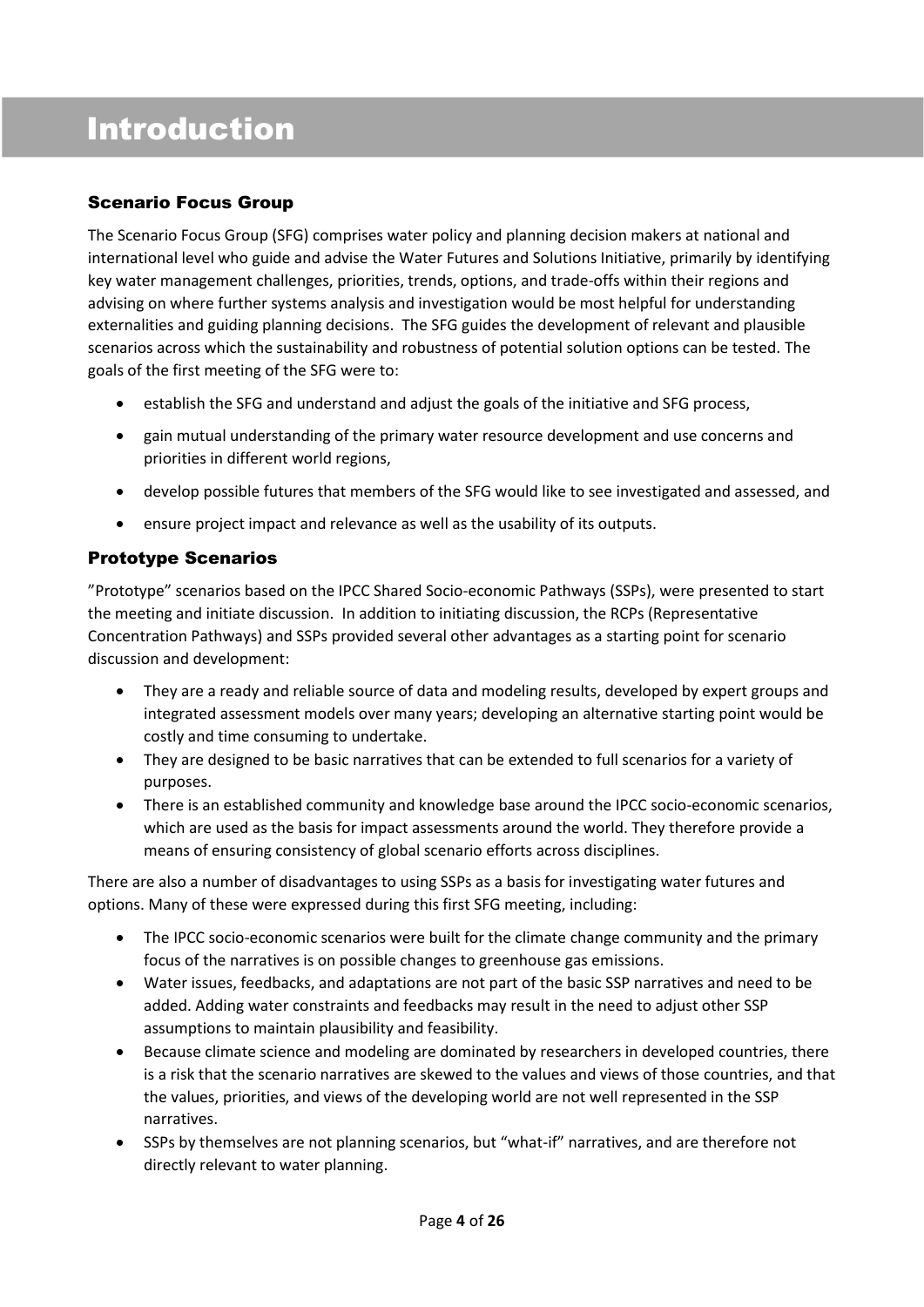The SFG felt that they still have insufficient evidence to justify that the assumptions in some of the SSP narratives are even plausible. Tradeoffs should be better assessed and described. There was also the question of whether we can even draw conclusions, given the low availability and quality of information and data in much of the world.

the SFG provided many valuable critical comments and several recommendations for making water scenarios more meaningful and policy relevant. One of the main conclusions was that the disadvantages of and problems with the SSPs must still be dealt with in order build acceptable water scenarios. Overall, the water scenarios should present a compelling message, helping to bring attention to pressing water problems. They should contribute to the water policy framework for cross-sector integrated sustainable water resource management. To do so, the scenarios should be based on strong and clear scientific evidence in order to better address and explain the assumptions, pathways (how the end states were achieved), and tradeoffs (e.g. between globalization and deforestation). Analyses of water-related intervention options required for a transition to happen (an extensive list was identified during the meeting) are particularly important in connection with the sustainability scenario. Finally, financial aspects should be included to provide reality check for development and implementation of solutions.

Aware of the strengths and limitations of SSPs concerning water resources, the WFaS team set out to develop water scenarios that would modify and extend SSPs while still taking advantage of their strengths. The team started by developing a hydro-economic classification of countries to indicate countries that are faced with similar water resource challenges. The hydro-economic classification limits the complexity linked with developing global, spatially explicit scenarios by enabling basic assumptions to be made for groups of countries before going into more detailed spatial scales.

### Desired Outcomes

The SFG perspective on the desired outcomes of the WFaS initiative was also elicited. In addition to the scenario recommendations, the SFG proposed that case studies be prepared in order for global scenarios to adequately reflect regional and local realities. Several areas that need urgent attention were identified, ranging from water governance (planning, stakeholder involvement, economic instruments) through technological innovations and water infrastructure, all of them needed to improve water use efficiency (including groundwater use) for agriculture, cities and ecosystems. Poor countries and populations have to be specifically addressed.

### Report Overview

This report presents a summary of the results of the Paris SFG meeting and sets possible directions for further activities. It starts with a stakeholders' vision for the possible impacts of the initiative. Next, major water problems, as emerged during the meeting, are compiled together. It continues with the summary of recommendations on changes in hydro-economic classes and scenarios.

The second part the report presents the perspective of the IIASA team on the analysis that is needed to respond to identified water challenges. A scenario approach was selected for this project due to the importance and uncertainties of global water problems. However the method when applied at the global level poses difficulties that need to be resolved, an important focus of the methodological development of the Initiative. The major obstacles to make global scenarios policy relevant are presented and specific steps for this initiative are suggested. The comments and suggestions received from the SFG greatly assist the WFaS secretariat in prioritizing tasks going forward.

The report is complemented with appendices containing detailed results for the hydro-economic classes, the prototype scenarios and the list of identified most important intervention options. The meeting outcomes were further consolidated in this report and grouped following the project conceptual framework for consistency.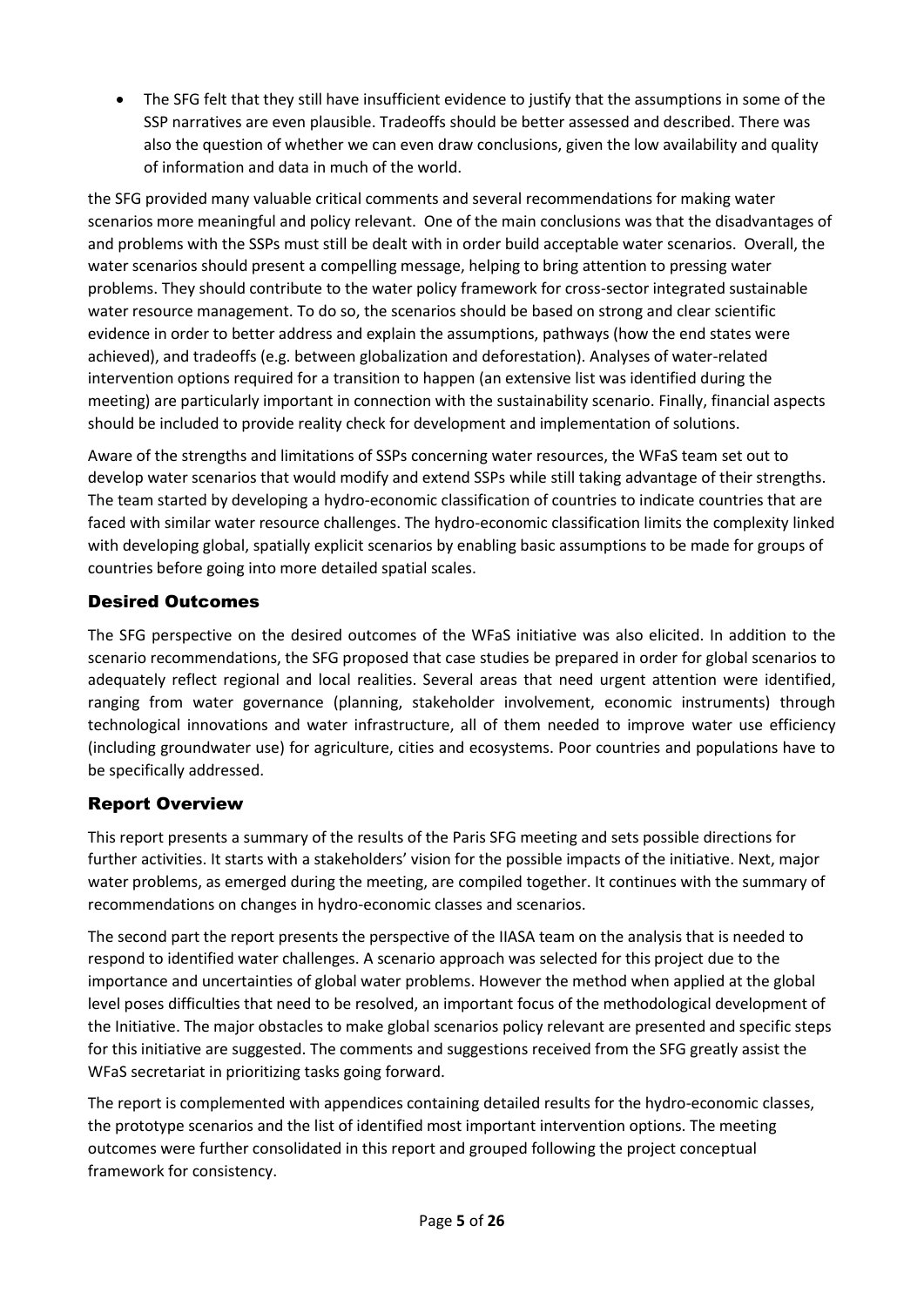## Expected Outcomes

### Ensuring High Impact of the Initiative

Participants discussed how to increase project impact. They were primarily interested in ensuring project usefulness for policy making. Below we describe briefly the key ideas that emerged from the discussion.

The project should produce a water policy framework for cross-sectoral, integrated, sustainable water resources management. This framework can be used to explore the consequences of various decisionmaking paths on water sustainability and human development. It will also provide a set of robust strategies, policies, technologies, and solutions to inform multi-sectoral decision-making. It will also address the need to establish longer term processes for dealing with water security. Finally it will establish priorities and sequence of steps to follow in order to reach sustainable water management. The critical components of this framework will be rigorous water scenarios with clear trends and strong evidence to support narrative elements.

The project needs to provide a compelling message, that will help to bring attention to water problems. This message, in various forms including policy briefs and short videos will be disseminated through professional networks and social media to reach both targeted groups of water managers and policy makers as well as broader audience.

Project outcomes will also contribute to capacity building within local and national institutions to utilize the various tools resulting from the water scenarios work. It is also expected that the project will include many diverse case studies in order to analyze best practices and mistakes to avoid, that can be translated into other areas (countries/communities).

## Major Water Problems

#### What needs attention?

Participants reported major water problems that need attention. Most discussed area have been water governance. It is clear that better water planning is needed together with stakeholders involvement in this planning. Collaboration is critical for dealing with a variety of water challenges. There is a big need to improve international collaboration on water (in the areas of infrastructures, institutions and economic agreements), transboundary water management and cross-sectoral collaboration around water. New instruments need to be developed, tested and applied in the areas of water allocation, water rights, collection of and access to water data and water pricing.

Improvements in governance have to be matched with improvements in technology. There is a need to explore the potential for water sector of the completely new technologies such as nanotechnology.

Water Infrastructure needs to be further developed including infrastructure for water transfers.

Water Pollution remains an important (and in many places growing) threat; new pollutants need to be recognized and coped with.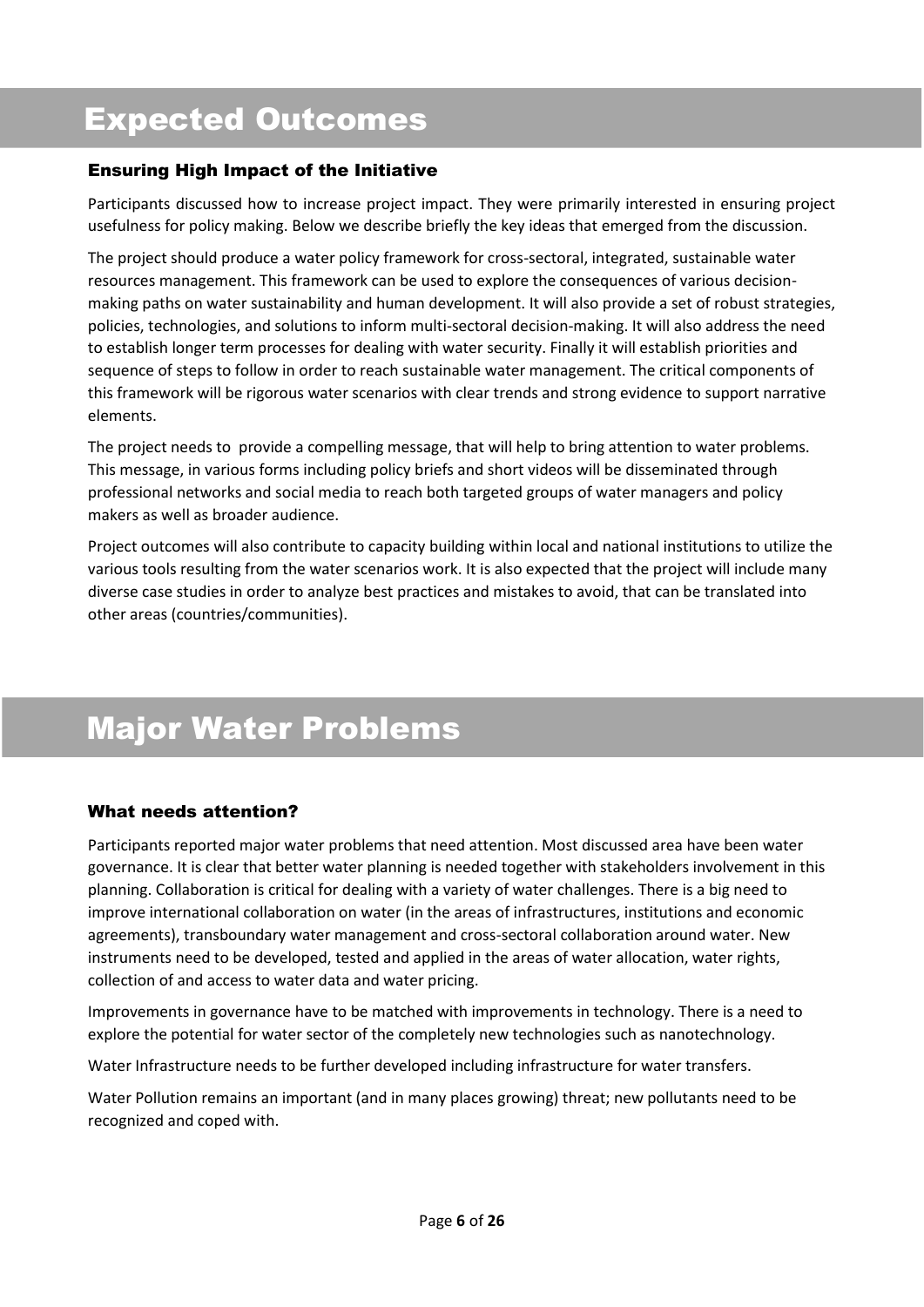Managing water sustainably requires further shift towards demand management. The priority areas to deal with are sustainable groundwater management, urban water management, wastewater management and water use efficiency in agriculture. Ecosystems should also be treated as water users.

On a broader level, water managers increasingly need to cope with climate change impacts, consider and prepare for dealing with social consequences of water crisis in demography (water implications on migration and vice versa), health (new waterborne diseases) and equity (focus on poor nations – so as not to widen the gap even further).

### Water Scenarios – recommendations

#### Hydro-economic classes, Scenarios and Solutions Options

During the workshop the presented Water Scenarios (based on SSPs with their corresponding water dimensions) and hydro-economic classes, received many valuable critical comments and several recommendations for making water scenarios more meaningful and policy relevant. One of the main conclusions was that the disadvantages of and problems with the SSPs must still be dealt with in order build acceptable water scenarios. Overall, the water scenarios should present a compelling message, helping to bring attention to pressing water problems. They should contribute to the water policy framework for cross-sector integrated sustainable water resource management. To do so, the scenarios need to better address and explain the pathways (how the end states were achieved), and tradeoffs should be clearly visible not only between the scenarios but also within scenarios. Strong and clear scientific evidence is needed to support narrative elements such as assumptions, connections, and tradeoffs within scenarios (e.g. between globalization and deforestation). Analyses of water-related intervention options (an extensive list has been identified during the meeting – see appendix 3) required for a transition to happen are particularly important in connection with the sustainability scenario. Finally, financial aspects should be included to provide reality check for development and implementation of solutions that should be measured against agreed benchmarks. The specific recommendations for changes and improvements in scenarios and hydro-economic classes are listed in appendices 1 and 2. The integral part of the sustainability scenario are specific water solution options that are listed in appendix 3.

## Setting Direction

#### Water Analysis that is needed in the world right now

We still live in a divided world (mostly North-South). Countries and regions differ with respect to their investment capacity and hydrological variability. These differences have profound consequences that are not fully embraced in policy development and practice.

The path to a sustainable water world is not obvious. Various trade-offs need to be prioritized and resolved or maybe new integrative solutions identified? The trade-offs include:

energy production vs water saving,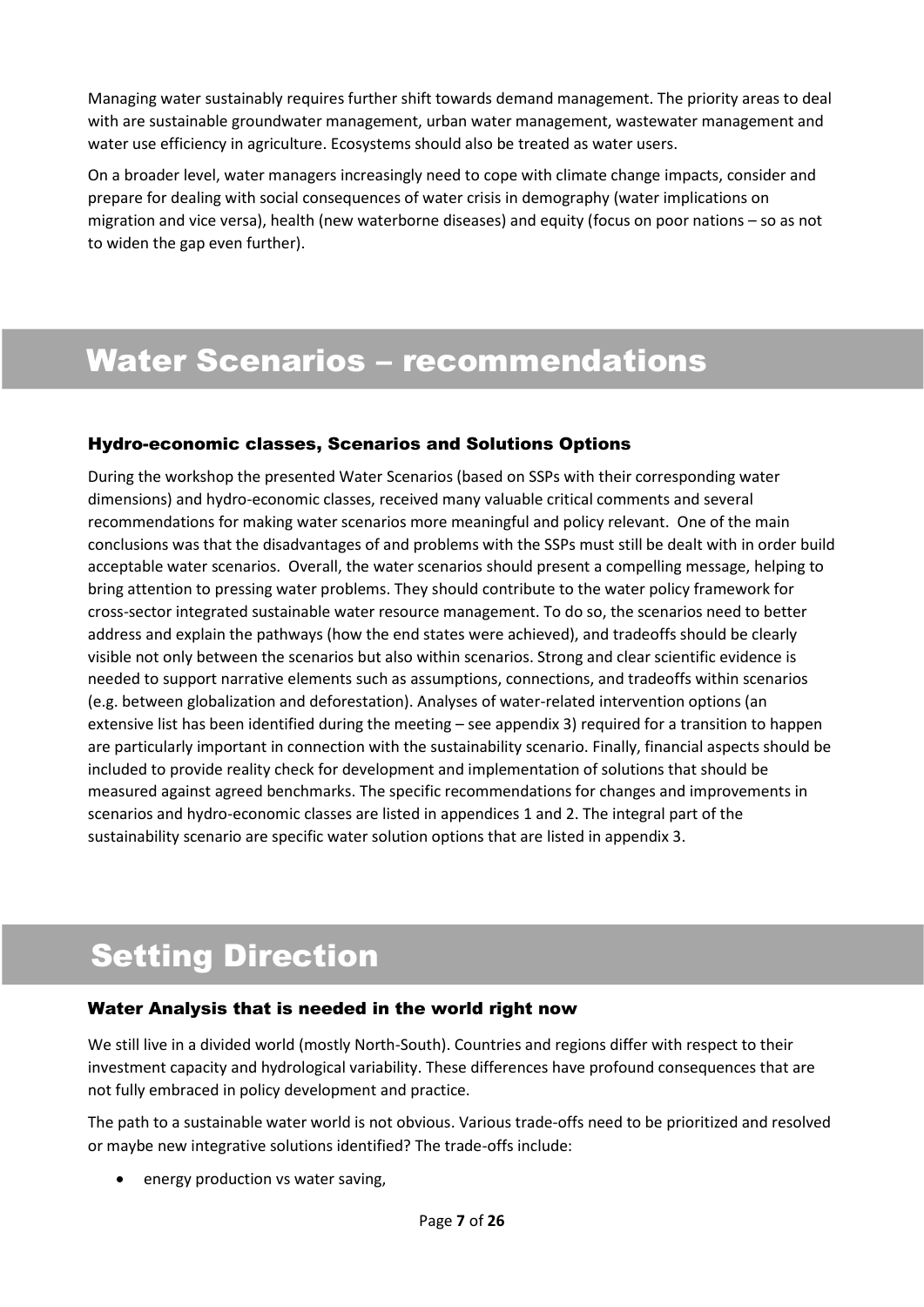- small vs big storage,
- increasing food production vs. groundwater sustainability,
- ecosystems needs vs. economic development,
- investing in urban areas vs rural livelihoods (development, storage, irrigation).

Water security is a central concept guiding required transformation. However it is still not defined quantitatively (in a broadly agreeable way) and there exist many definitions that highlight different aspects of this complex idea. Should water security be defined as a water effect on GDP? Or maybe water effect on lives lost? Alternatively one could link it with insurance or points of shelter. There is a clear need for further exploration, discussion and eventually broad agreement on the definition of water security.

Water is deeply connected and intertwined with many other sectors and issues. These connections, often arising in the form of spillovers, are often ignored in planning and analysis, however its consequences can critically important for population growth, global movement of people (migration), food production, global food trade, energy production, ecosystems and cities. All these connections (and many more) need to be studied and quantified more extensively. Some of them may be quite unexpected, for example lack of toilets in schools may hamper girls education leading to overpopulation.

Variability in water supply and demand is still not explored and understood adequately. Too many models and analysis are based on averaged data leading to failed policy recommendations. There is a pressing need to better understand the effects of variability on economic development, addressing possible shocks and ways to cope with them, analyzing buffers that are needed.

Based on the workshop results and IIASA in-house expertise we have put forward a list of the most pressing water challenges:

- Financial development priorities (justifying significance of water investment)
- Economic valuation of water development strategies
- How to improve water use efficiency for food and energy production?
- How to accelerate development and transition to new technologies?
- How to induce behavioral change to make consumption patterns more sustainable lowering water demand?
- How to transform water governance?

## Challenges of global scenarios methodology

### Application of scenarios – how to make them understandable, relevant and useful for decision makers?

Some of the difficulties that were clearly present at the first SFG meeting in Paris reflect broader challenges in developing and using global scenarios to support policy development.

Global scenarios are significantly different than scenarios established in other decision domains. Although high stakes and deep uncertainties about the future make the case for using the scenario method to prepare ourselves for a wide range of future possibilities, a big challenge remains concerning how to address the specific needs of diverse user groups (see Parsons 2008). Users' engagement is considered critical to the effectiveness of scenarios (van der Heijden 1996). Scenario users jointly delineate their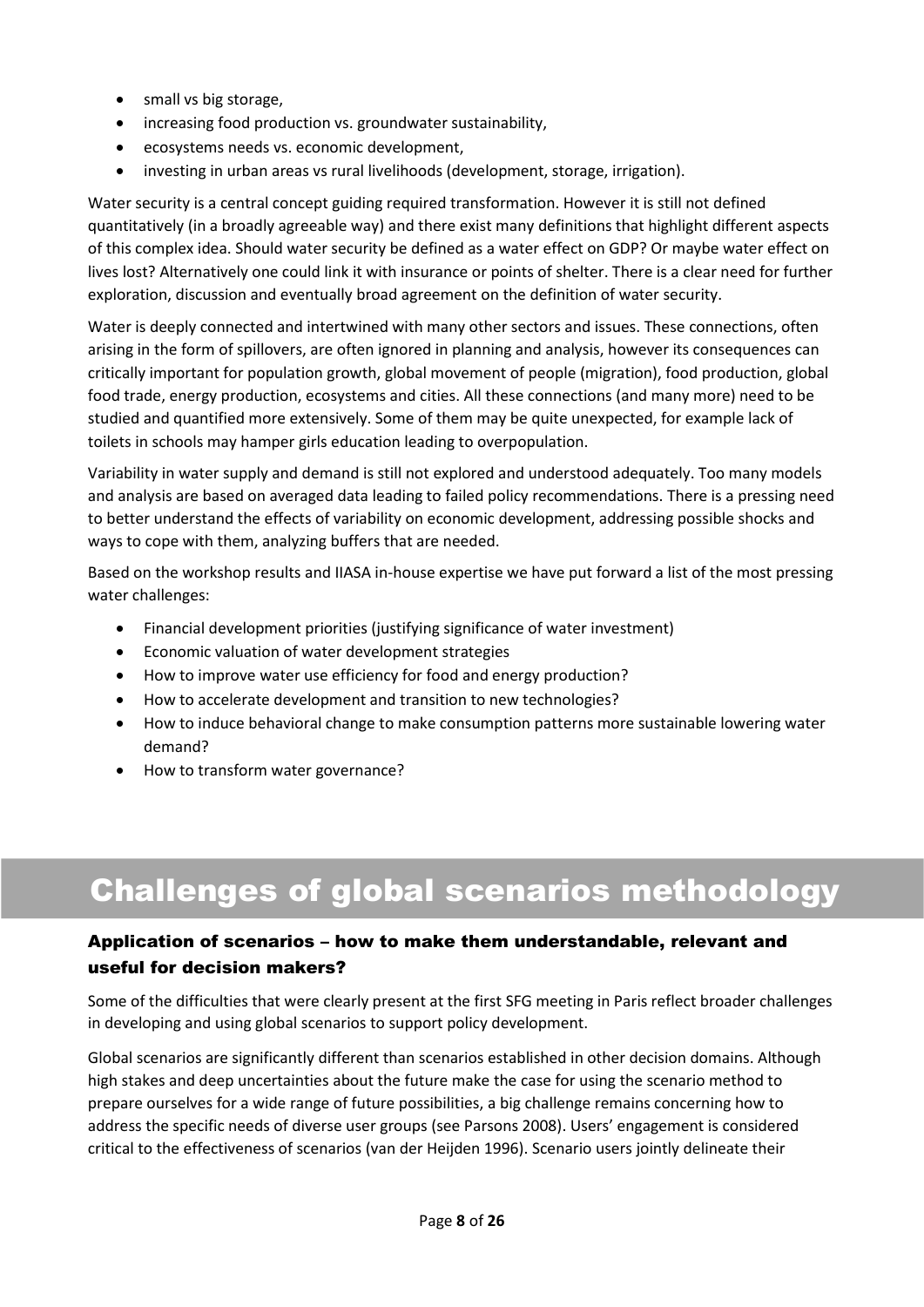sphere of influence (where they can effectively make decisions and develop strategies) and a sphere of uncertainty (where they need to agree on most important but uncertain drivers and their possible trends).

When integrating scenarios across sectors and scales globally, the problem becomes for more complex due to overlapping spheres of influence and uncertainty. One single, small stakeholder group cannot be completely representative of all geographical, demographic, economic, institutional experience through all sectors, disciplines and scales. Drivers and decision variables also cannot then be fixed, since the drivers in one sector are the decision variables in another. Finally, scenario producers are not fully aware of the needs of all relevant decision and policy makers.

Another well know problem in developing global scenarios is that such scenarios tend to concentrate on variables that have available global data and can be easily aggregated (Parsons 2008). Variables that depend on local contexts are often discarded.



## How to bridge the gap?

Despite the challenges, scenarios are useful to support policy-making process at different stages. Many reviews and evaluations of scenarios processes reveal that they have been quite successful in the business context, supporting strategic decisions at all stages of policy cycle. Their impact in the public sector has so far been mostly limited to the first stage of the policy cycle (Volkery and Ribeiro 2009), which can be called an indirect support. The beneficial uses of scenarios in this context are summarized in the table below.

| Policy stage                                         | Form of scenario-based decision support                                                                                                                                               |
|------------------------------------------------------|---------------------------------------------------------------------------------------------------------------------------------------------------------------------------------------|
| <b>Policy issue</b><br>identification<br>and framing | Stimulating wider debate about possible futures<br>Getting stakeholders engagement and buy-in<br>Clarifying issues importance with respect to stakeholders' needs and<br>expectations |
| <b>Policy measure</b><br>development                 | Agreeing objectives<br>Generating options for future actions<br>Appraising robustness of options for future actions                                                                   |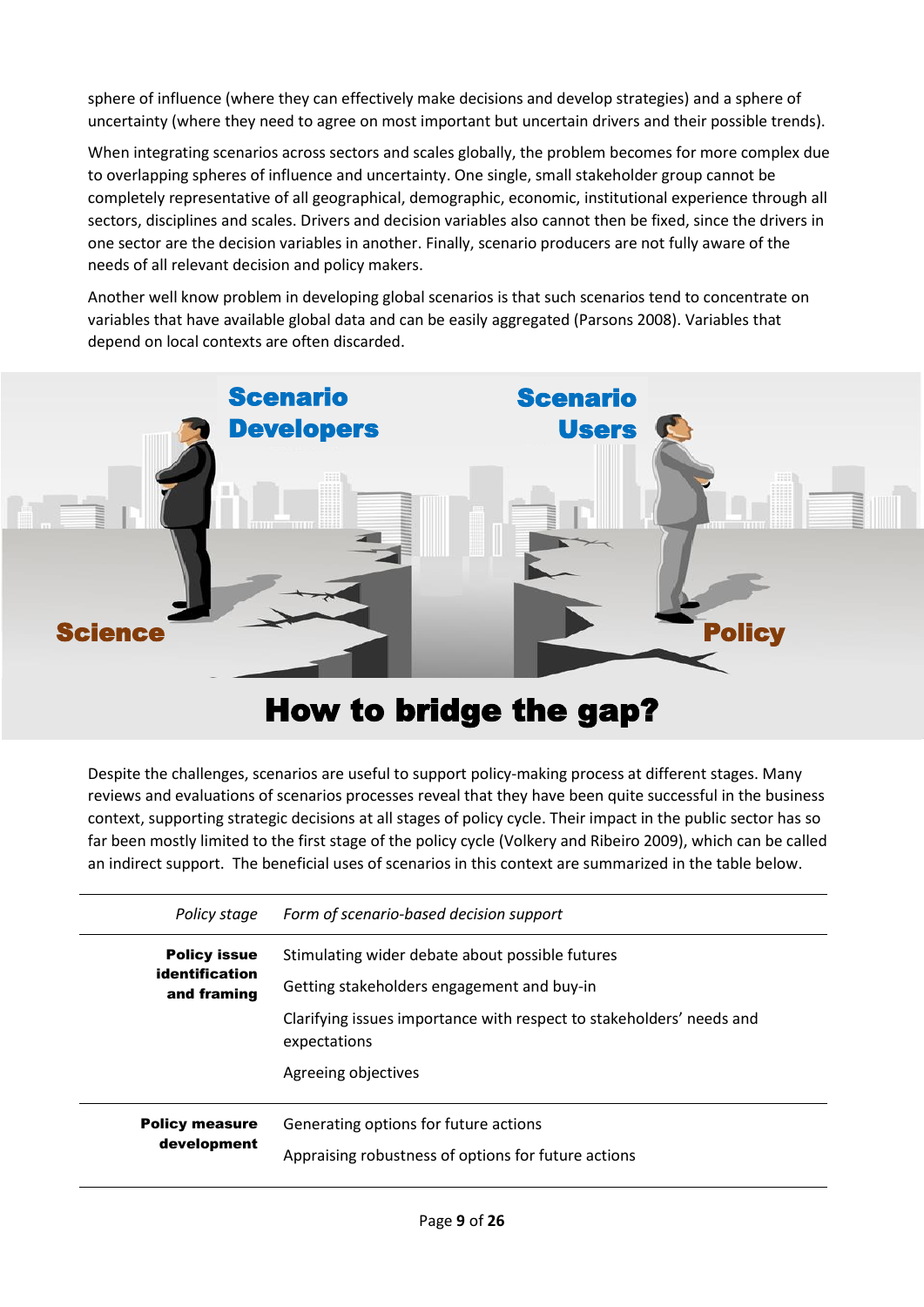| <b>Policy measure</b><br>implementation | Using scenario framework and indicators for monitoring of results                                                                                                    |
|-----------------------------------------|----------------------------------------------------------------------------------------------------------------------------------------------------------------------|
| <b>Policy evaluation</b>                | Using shared understanding about stakeholders' needs, expectations and<br>objectives as well as monitoring results to assess policy effectiveness and<br>efficiency. |

The distance from the more direct scenario-based decision support has been even greater for global scenarios. Many scenarios studies were described as "hollow diamonds, that sparkle alluringly but fail to contain real value to the decision-making process." These findings stand in sharp contrast with the clear need for public policy at the global level to address future challenges and uncertainties. Can the success of the private sector in successful application of scenarios to tackle critical strategic problems be replicated?

Although this short analysis may sound pessimistic, many steps can be taken, and potential benefits are substantial even if moderate progress will be done. To this end it is recommended to establish a typology of scenario users and their needs to better tailor scenarios for those needs. Produced scenarios should be more transparent– especially with respect to judgments on uncertain factors. Finally there is need to institutionalize use of scenarios for policy development. Scenarios development and use is not a one-shot effort – its biggest worth lies in continued long term application, helping to achieve long-term goals in spite of complexity and uncertainty.

## How to proceed

In 2015, the WFaS Project Team will continue to apply the feedback provided by the SFG to focus its activities on some of the issues raised.

- The adjustment of the scenarios and the scenario process started at the SFG meeting is ongoing, with findings from WFaS also reported back to SSP development teams, to enhance understanding within their development process as well.
- Additional indicators will be applied and tested to enhance the delineation of hydro-economic classes. A related report on defining and integrating food, water, and energy securities is being prepared.
- Summary reports are produced of the trends in the indicators and other variables that are used to help assess the current state and to quantify scenarios assumptions going forward, as well as reporting on the methods and process for making and quantifying specific assumptions. Methods of scaling information for use by different types of models and sectors working at different scales are an important component.

We will place even greater emphasis on analyzing important tradeoffs related to water resource management. A few examples:

- With partners, we have completed a study on policy tradeoffs between Climate, Land, Energy, and Water in Mauritius,
- We been investigating tradeoffs between climate change, water quality, and thermal power production.
- We are now completing an assessment of how water constraints affect the potential energy plans and tradeoffs delineated by the Global Energy Assessment scenarios and vice versa.
- We are developing indicators of and assessing economic tradeoffs and synergies between water infrastructure and management of ecosystem services.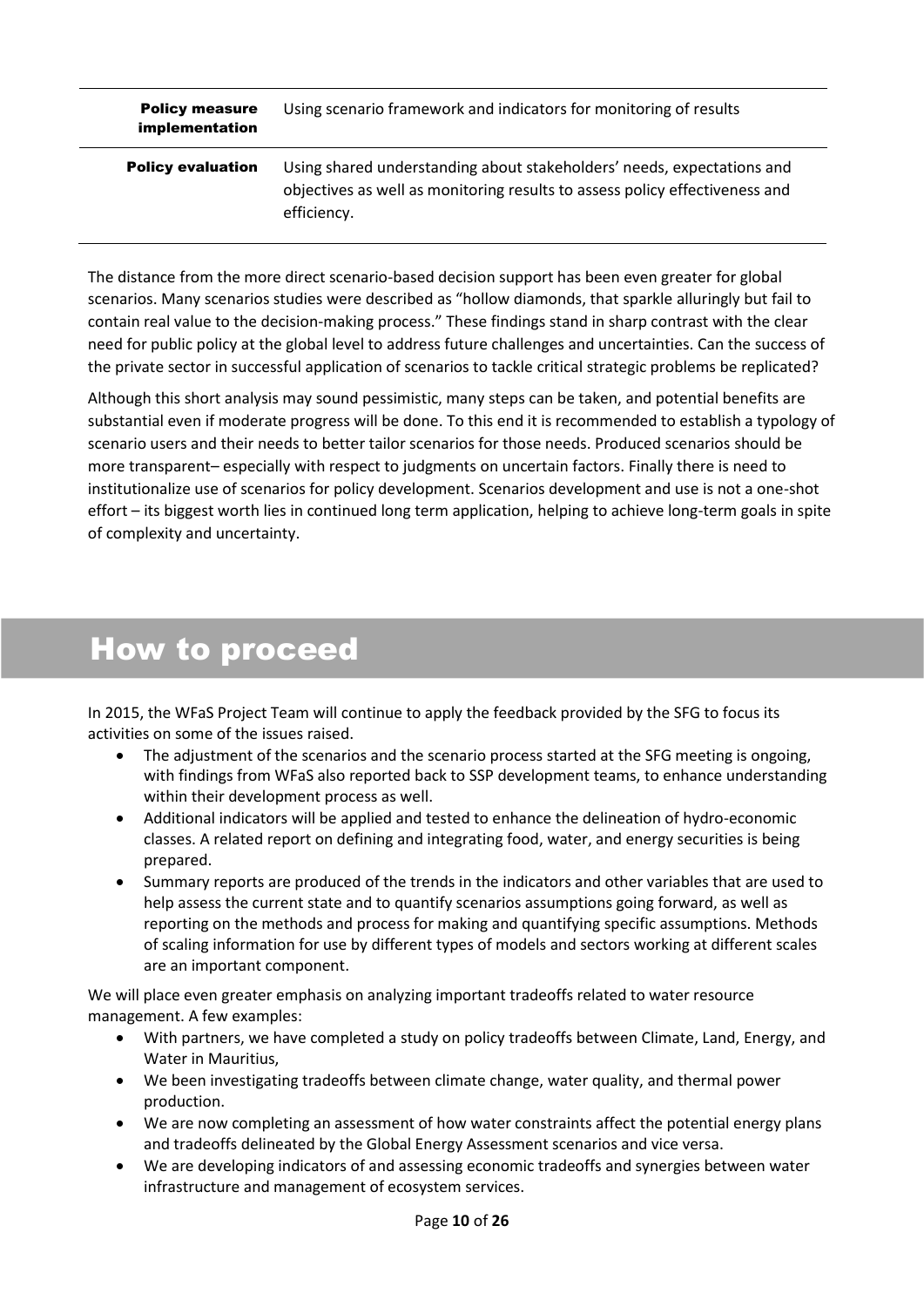- Options for risk management and improving flood resilience are being investigated in case studies, and we are testing how we might best use macro-scale models for assessing risks and risk management options.
- Our agricultural models and information system are being updated to provide more detailed data and information on the food-water nexus.

Some publications produced by WFaS Project Team members in the past year are listed at the end of the document to indicate some of the topics of ongoing work. Paths forward for the two main topics discussed at the first SFG meeting are shown here:

#### **Hydro-Economic Classes**

Based on the recommendations of the SFG, the IIASA team is revising the hydro-economic classes and analyzing and assessing a wider range of indicators for use in the classification.

#### **Scenarios**

We envision two possible ways forward. The first would be to develop 3 scenarios: "Sustainability Quest", "Business as Usual" (this title may not work well as different people can easily disagree what BAU means. Alternatively the title "Middle of the Road" can be used) and "Dark Future".

The second would be to develop 2 sets of scenarios: "Conventional Worlds" (a view of the world in 2050 assuming business-as-usual paths and behaviors) and "Worlds We Want to See" (alternatives that leads to satisfying basic human needs in harmony with the natural world). This approach, rather than trying to depict the destinations, would concentrate on how to make a transition from conventional worlds to the worlds we want to see. With the focus on transition pathways, difficult tradeoffs would be explored, eventually resulting in the analysis and types of messages and guidelines important for policy makers. We plan to look specifically into unexplored and non-intuitive pathways that may find unexpected win-win solutions to overcome painful tradeoffs. In all cases the pathways will not only describe destination points but also describe how these destination points were reached.

At the moment, we are planning to combine both methods above, by developing sets of possible future pathways and then working with the SFG in the next meeting to build the "worlds we want to see", which is in many ways an extension of the discussion on the sustainability scenario during the Paris meeting.

The analyzed pathways will explore types of solutions (intervention options) prioritized by stakeholders, taking into account the types of options they are primarily considering in their regions (and therefore the types of tradeoffs they would like to see further investigated in relation to how it may change regional and global dynamics). Then, the IIASA team can analyze those types of options and the tradeoffs among the options for a variety of pathways.

#### **Continuing Dialog**

The goal of WFaS is to eventually be able to provide the scientific evidence needed to support good and consistent water management decisions across sectors and scales, and to provide that information in a useful format. The more feedback we get from our stakeholders, the closer we can get to that goal. WFaS needs the experience of its stakeholders to inform the Project Team of what they most would like to see assessed, how they see the future developing, the key priorities, challenges, and tradeoffs they face, and the options they have available to manage them, so that WFaS can adjust its analysis accordingly. Please provide feedback to this report, and continue to send input to the WFaS secretariat whenever you think of a need or an issue that you think should be a priority within the WFaS analysis.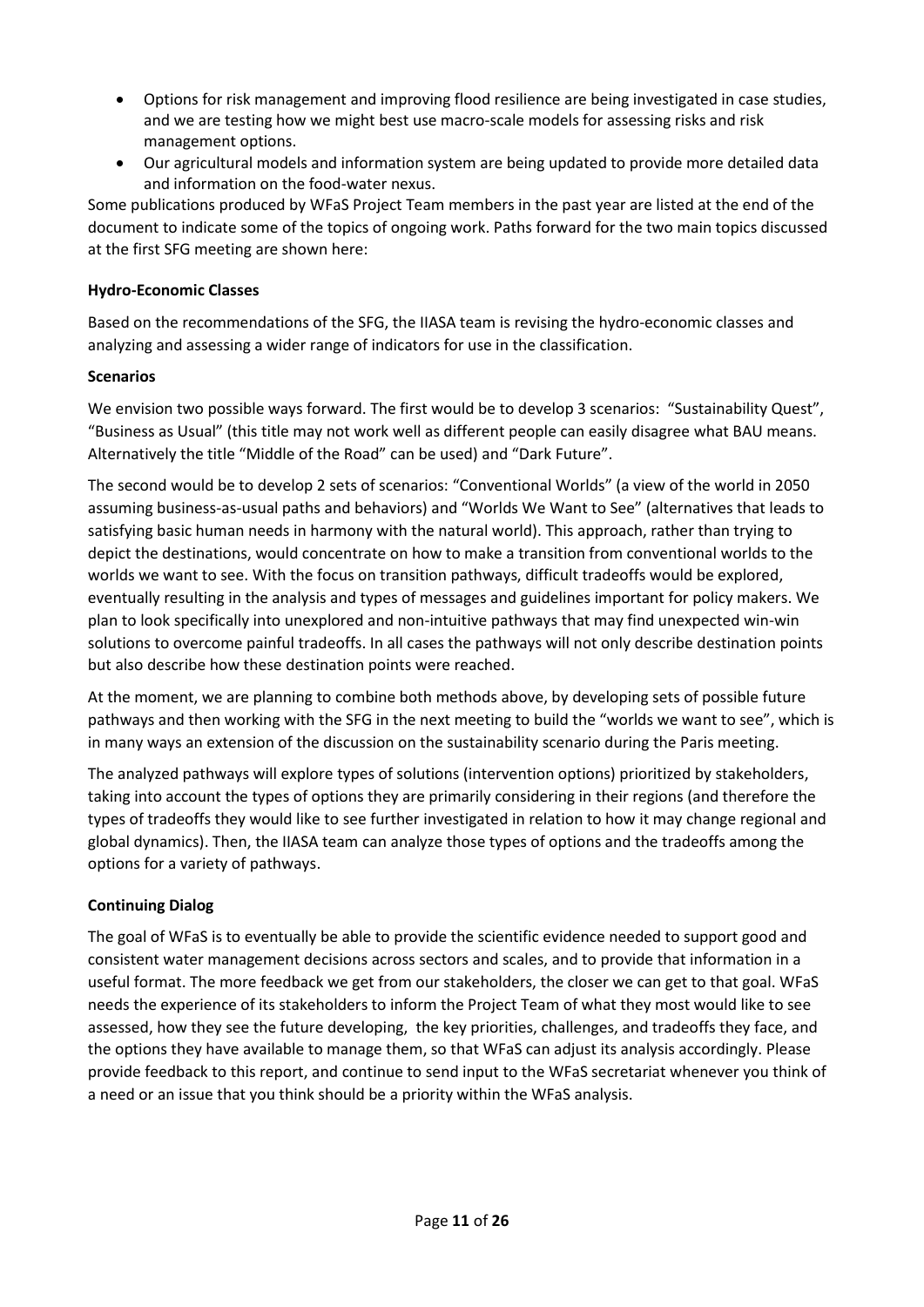### References

Parson, E. A. (2008). Useful global-change scenarios: current issues and challenges. *Environmental Research Letters*, *3*(4), 045016.

Volkery, A., & Ribeiro, T. (2009). Scenario planning in public policy: Understanding use, impacts and the role of institutional context factors. *Technological forecasting and social change*, *76*(9), 1198-1207.

Van der Heijden, K. (1996). Scenarios: the art of strategic conversation.

# Selected Publications by WFaS Team Members in 2013

**Cosgrove W, Wiberg D** (2013). Assessing the Future of Water. Options Magazine (Summer 2013). IIASA, Laxenburg, Austria.

Dankers, R., N. W. Arnell, D. B. Clark, P. D. Falloon, B. M. Fekete, S. N. Gosling, J. Heinke, H. Kim, Y. Masaki, Y. Satoh, T. Stacke, **Y. Wada**, and D. Wisser (2013), First look at changes in flood hazard in the Inter-Sectoral Impact Model Intercomparison Project ensemble, *Proc. Natl. Acad. Sci. USA*, 111(9), 3257–3261, doi:10.1073/pnas.1302078110, *Global Climate Impacts: A Cross-Sector, Multi-Model Assessment Special Feature*.

Elliott, J., D. Deryng, C. Müller, K. Frieler, M. Konzmann, D. Gerten, M. Glotter, M. Flörke, **Y. Wada**, S. Eisner, C. Folberth, I. Foster, S.N. Gosling, I. Haddeland, N. Khabarov, F. Ludwig, Y. Masaki, S. Olin, C. Rosenzweig, A.C. Ruane, Y. Satoh, E. Schmid, T. Stacke, Q. Tang, and D. Wisser (2013), Constraints and potentials of future irrigation water availability on agricultural production under climate change, *Proc. Natl. Acad. Sci. USA*, 111(9), 3239–3244, doi:10.1073/pnas.1222474110, *Global Climate Impacts: A Cross-Sector, Multi-Model Assessment Special Feature*.

Ermolieva T, Ermoliev Y, Obersteiner M, Makowski M, **Fischer G** (2013), Dams and catastrophe risk: Discounting in long term planning. In Integrated Catastrophe Risk Modeling: Supporting Policy Processes, A Amendola, T Ermolieva, J Linnerooth-Bayer, R Mechler (Eds) Springer, Dordrecht, Netherlands pp.73-92

**Fischer G, Hizsnyik E, van Velthuizen HT, Wiberg D**, Hermann S (2013). Climate, Land, Energy & Water Strategies: A Case Study of Mauritius. IIASA, Laxenburg, Austria (April 2013).

Gleeson, T., and **Y. Wada** (2013), Assessing regional groundwater stress for nations using multiple data sources with the groundwater footprint, *Environ. Res. Lett.*, *8*, 044010, doi:10.1088/1748- 9326/8/4/044010.

Gregory, J. M., N. J. White, J. A. Church, M. F. P. Bierkens, J. E. Box, M. R. van den Broeke, J. G. Cogley, X. Fettweis, E. Hanna, P. Huybrechts, L. F. Konikow, P. W. Leclercq, B. Marzeion, J. Oerlemans, M. E. Tamisiea,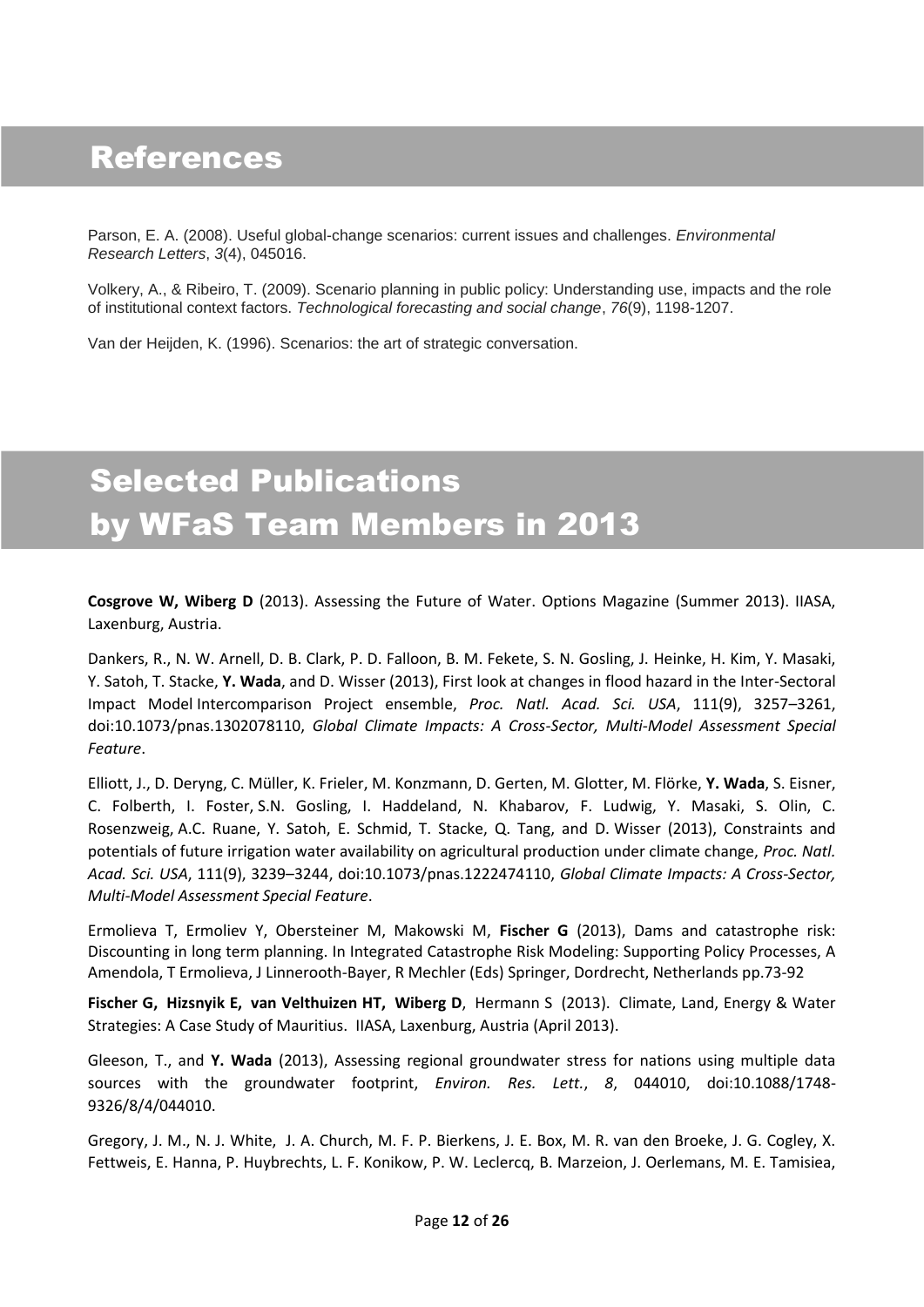**Y. Wada**, L. M.Wake, R. S. W. van de Wal (2013), Twentieth-Century Global-Mean Sea Level Rise: Is the Whole Greater than the Sum of the Parts?. *J. Climate*, *26*, 4476–4499, doi:10.1175/JCLI-D-12-00319.1.

**Haddeland, I., J. Heinke, H. Biemans, S. Eisner, M. Flörke, N. Hanasaki**, M. Konzmann, **F. Ludwig**, Y. Masaki, **J. Schewe**, T. Stacke, Z. Tessler, **Y. Wada**, and D. Wisser (2013), Global water resources affected by human interventions and climate change, *Proc. Natl. Acad. Sci. USA*, 111(9), 3251–3256, doi:10.1073/pnas.1302078110, *Global Climate Impacts: A Cross-Sector, Multi-Model Assessment Special Feature*.

Howells M, Hermann S, Welsch M, Bazilian M, Segerstroem R, Alfstad T, Gielen D, Rogner H-H, **Fischer G, van Velthuizen HT, Wiberg D**, Young C, Roehrl RA, Mueller A, Steduto P, Ramma I (2013). Integrated analysis of climate change, land-use, energy and water strategies. Nature Climate Change, 3(7):621-626 (July 2013) (Published online 25 June 2013).

**Prieler S, Fischer G, van Velthuizen HT** (2013). Land and the food-fuel competition: Insights from modeling. WIREs Energy and Environment, 2(2):199-217 (March/April 2013) (Published online 10 October 2012)

Prudhomme, C., I. Giuntoli, E.L. Robinson, D.B. Clark, N. W. Arnell, R. Dankers, B. Fekete, W. Franssen, D. Gerten, S. N. Gosling, S. Hagemann, D. M. Hannah, H. Kim, Y. Masaki, Y. Satoh, T. Stacke, Schewe, J., J. Heinke, D. Gerten , I. Haddeland, N.W. Arnell, D.B. Clark, R. Dankers, S. Eisner, B. Fekete, F. J. Colón-González, S. N. Gosling, H. Kim, X. Liu, Y. Masaki, F. T. Portmann, Y. Satoh, T. Stacke, Q. Tang, **Y. Wada**, D. Wisser, T. Albrecht, K. Frieler, F. Piontek, L. Warszawski, and P. Kabat (2013), Multi-model assessment of water scarcity under climate change, *Proc. Natl. Acad. Sci. USA*, 111(9), 3245–3250, doi:10.1073/pnas.1222460110, *Global Climate Impacts: A Cross-Sector, Multi-Model Assessment Special Feature*.

Taylor, R. G., B. Scanlon, P. Döll, M. Rodell, R. van Beek, **Y. Wada**, L. Longuevergne, M. LeBlanc, J. S. Famiglietti, M. Edmunds, L. Konikow, T. Green, J. Chen, M. Taniguchi, M. F.P Bierkens, A. MacDonald, Y. Fan, R. Maxwell, Y. Yechieli, J. Gurdak, D. Allen, M. Shamsudduha, K. Hiscock, P. Yeh, I, Holman and H. Treidel (2013), Groundwater and climate change, *Nature Clim. Change*, *3*, 322-329, doi:10.1038/nclimate1744.

Tian Z, Liang Z, Zhong H, Qiu H, **Sun L, Fischer G, van Velthuizen HT, Cao G**, Zhao S (2013). Upside potential versus downside risk in Chinese agriculture under climate change. Intelligent Systems and Decision Making for Risk Analysis and Crisis Response: Proceedings, RACR 2013, C. Huang, C. Kahraman (Eds). 27-29 August 2013, Istanbul, Turkey pp.291-297

**Wada, Y.,** and D. Wisser (2013), Drought in the 21st century: a multi-model ensemble experiment to assess global change, quantify uncertainty and identify 'hotspots', change, *Proc. Natl. Acad. Sci. USA*, 111(9), 3262–3267, doi:10.1073/pnas.1222473110, *Global Climate Impacts: A Cross-Sector, Multi-Model Assessment Special Feature*.

**Wada, Y.**, and L. Heinrich (2013), Assessment oftransboundary aquifers of the world—vulnerability arising from human water use, *Environ. Res. Lett.*, *8*, 024003, doi:10.1088/1748-9326/8/2/024003.

**Wada, Y.**, D. Wisser, S. Eisner, M. Flörke, D. Gerten, I. Haddeland, N. Hanasaki, Y. Masaki, F.T. Portmann, T. Stacke, Z. Tessler, and J. Schewe (2013), Multimodel projections and uncertainties of irrigation water demand under climate change, *Geophys. Res. Lett.*, *40*, 4626–4632, doi:10.1002/grl.50686.

**Wada, Y.**, L. P. H. van Beek, N. Wanders, and M. F. P.Bierkens (2013), Human water consumption intensifies hydrological drought worldwide, *Environ. Res. Lett.*, *8*, 034036, doi:10.1088/1748-9326/8/3/034036.

**van Vliet M.T.H**., Vögele S., Rübbelke D. (2013) *Water constraints on European power supply under climate change: impacts on electricity prices*. Environ. Res. Lett. 8 035010.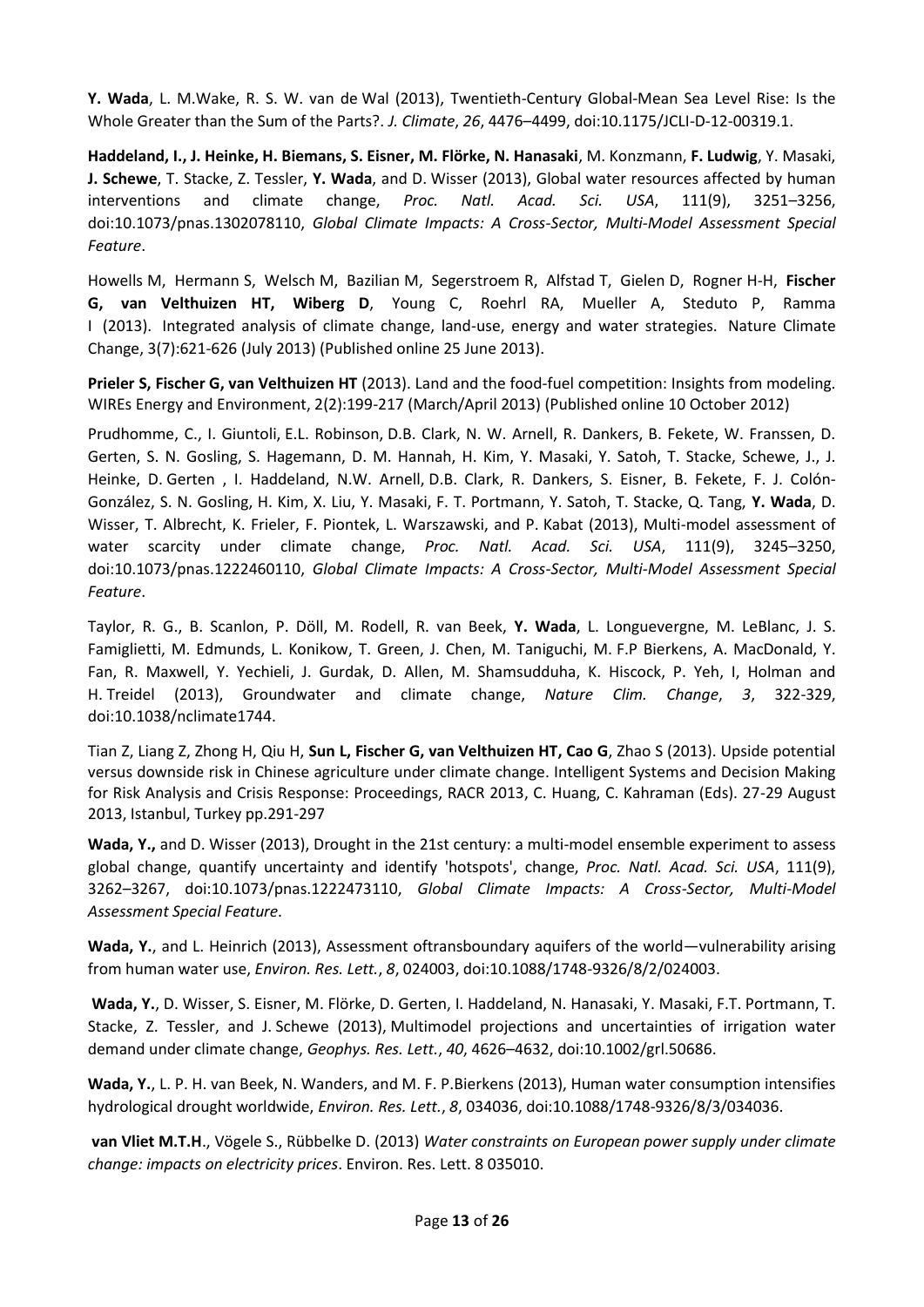**van Vliet, M.T.H., F. Ludwig and P. Kabat** (2013), *Global Streamflow and Thermal Habitats of Freshwater Fishes under Climate Change*, Climatic Change,doi10.1007/s10584-013-0976-0

**van Vliet M.T.H., Ludwig F., Kabat P.** (2013) *Cross-sectoral conflicts for water under climate change: the need to include water quality impacts*. In: Impacts World 2013, International Conference on Climate Change Effects, Potsdam Institute for Climate Impact Research, Potsdam, May 27-30.

Wang, J., Y. Sheng, C. J. Gleason, and **Y. Wada** (2013), Downstream Yangtze River Levels Impacted by Three Gorges Dam, *Environ. Res. Lett.*, *8*, 044012, doi:10.1088/1748-9326/8/4/044012.

Davie, J. C. S., P. D. Falloon, R. Kahana, R. Dankers, R. Betts, F.T. Portmann, D. Wisser, D. B. Clark, A. Itoh, Y. Masaki, K. Nishina, B. Fekete, Z. Tessler, **Y. Wada**, X. Liu, Q. Tang, S. Hagemann, T. Stacke, R. Pavlick, S. Schaphoff, S. N. Gosling, W. Franssen, and N. Arnell (2013), Comparing projections of future changes in runoff from hydrological and biome models in ISI-MIP, *Earth Syst. Dynam.*, *4*, 359-374, doi:10.5194/esd-4- 359-2013.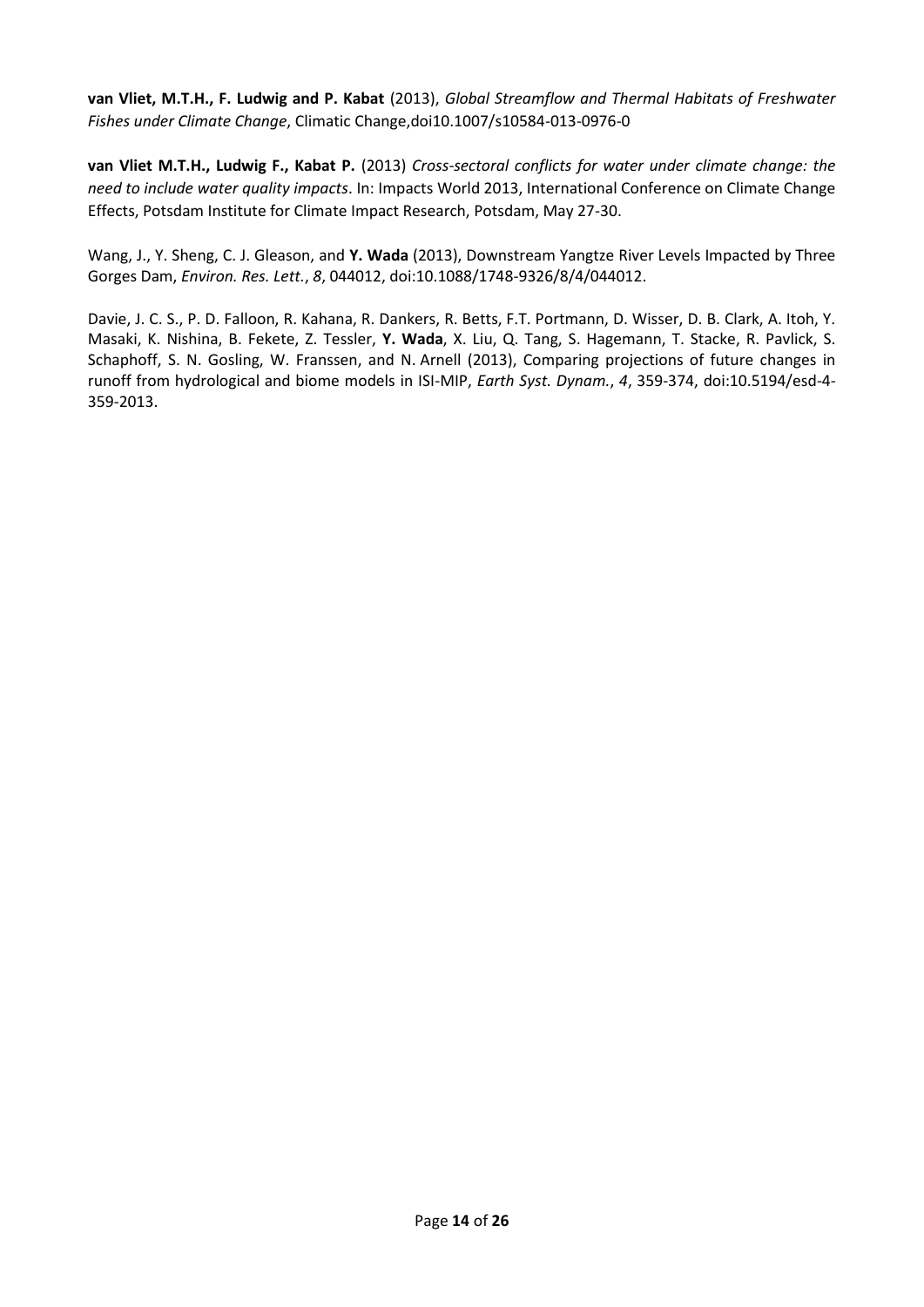### Meaningful Classification

stakeholders recommendations

| <b>General comments</b>                | Measures not clear enough to easily understand                                                                                                                                         |  |  |  |
|----------------------------------------|----------------------------------------------------------------------------------------------------------------------------------------------------------------------------------------|--|--|--|
|                                        | River basin level needed (rather than national)                                                                                                                                        |  |  |  |
|                                        | Countries categorized together (also some regions within big countries) do<br>not necessarily implement the same policy responses - need to be further<br>considered at a finer level. |  |  |  |
| <b>Dimensions (Axes)</b>               |                                                                                                                                                                                        |  |  |  |
| X<br><b>Hydrological Complexity</b>    | existing indicators + water quality                                                                                                                                                    |  |  |  |
| Υ<br><b>Economic Capacity</b>          | GDP/capita only                                                                                                                                                                        |  |  |  |
| Ζ<br><b>Institutional Capacity</b>     | indicator of the effectiveness of water institutions                                                                                                                                   |  |  |  |
| <b>Ideas for Z axis</b>                | Tertiary education                                                                                                                                                                     |  |  |  |
| indicators (proxies)                   | Existing water information/monitoring                                                                                                                                                  |  |  |  |
| Effectiveness<br>of water institutions | Time from project initiation to completion                                                                                                                                             |  |  |  |
|                                        | # of water infrastructure projects completed                                                                                                                                           |  |  |  |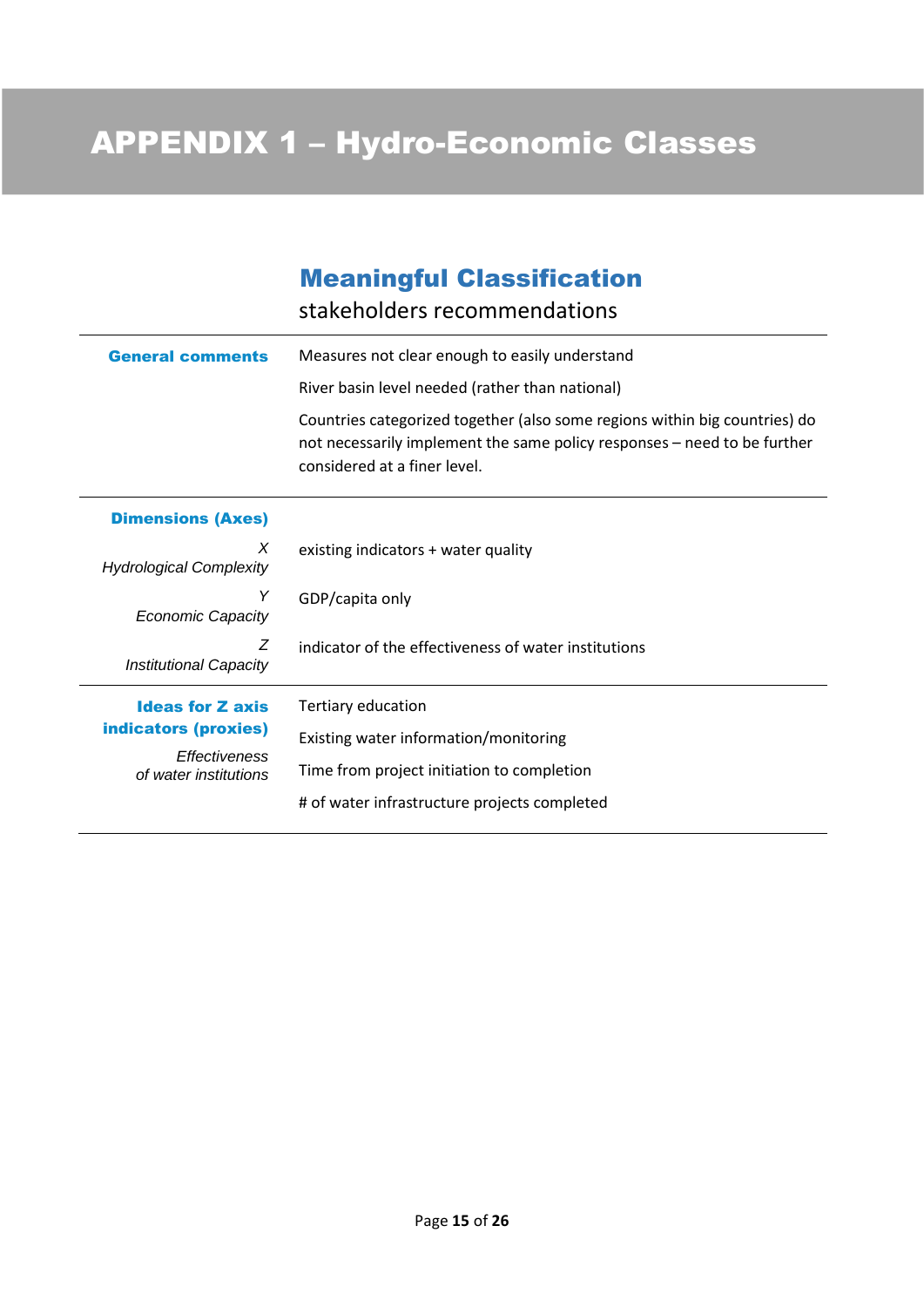# APPENDIX 2 – Reshaping Scenarios

|                                                        | <b>Sustainability Quest</b>                                                                                                                                                                                                                                                             | <b>Business as Usual</b>                                                                                                                                                                                                                                                                                                                               | Fragmentation                                                                                                                                                                                                             |
|--------------------------------------------------------|-----------------------------------------------------------------------------------------------------------------------------------------------------------------------------------------------------------------------------------------------------------------------------------------|--------------------------------------------------------------------------------------------------------------------------------------------------------------------------------------------------------------------------------------------------------------------------------------------------------------------------------------------------------|---------------------------------------------------------------------------------------------------------------------------------------------------------------------------------------------------------------------------|
| <b>General Comments</b>                                | How this scenario came about<br>Goals/benchmarks needed<br>Major transition needed<br>Specific measures depending on local conditions<br>Maintain water focus                                                                                                                           | Is it BAU or Middle of the Road?<br>Only continuation of trends?<br>Should it be closer to SSP4 (Inequality)?<br>Should there be major problems (collapse) ahead in this<br>scenario?<br>Deterioration is a consequence of BAU<br>Reactive scenario - quick-fix response to disasters<br>Modified (by the group) BAU scenario is unduly<br>pessimistic | Shouldn't be all negative<br>Strong national interest, low international cooperation<br>(South Asia as an example)<br>Local Economic Development                                                                          |
| <b>Trade-offs needed</b><br>between different<br>goals | Social inclusion vs environmental sustainability<br>Economic growth vs environmental sustainability<br>Food production vs sustainable groundwater use<br>Hydro-power vs flood mitigation and ecosystems<br>Nuclear energy and hydro-fracking: energy<br>benefits vs water impacts       |                                                                                                                                                                                                                                                                                                                                                        |                                                                                                                                                                                                                           |
| <b>Main Challenges</b>                                 | great transition: paradigm shift on the global<br>scale<br>change in values system towards lower<br>consumption<br>financial system reform<br>identify sources of necessary investments<br>strong regional connections (not just global)<br>need to include stakeholders at every level | Impact of China on the global market<br>Challenges for high growth economies (India, China,<br>Brazil etc.)<br>Increasing protein consumption                                                                                                                                                                                                          | Many conflicts between countries<br>Increased demand on natural resources<br>Food insecurity<br>Compromised ecosystems health<br>Poverty as a source of environmental degradation<br>Less money available for investments |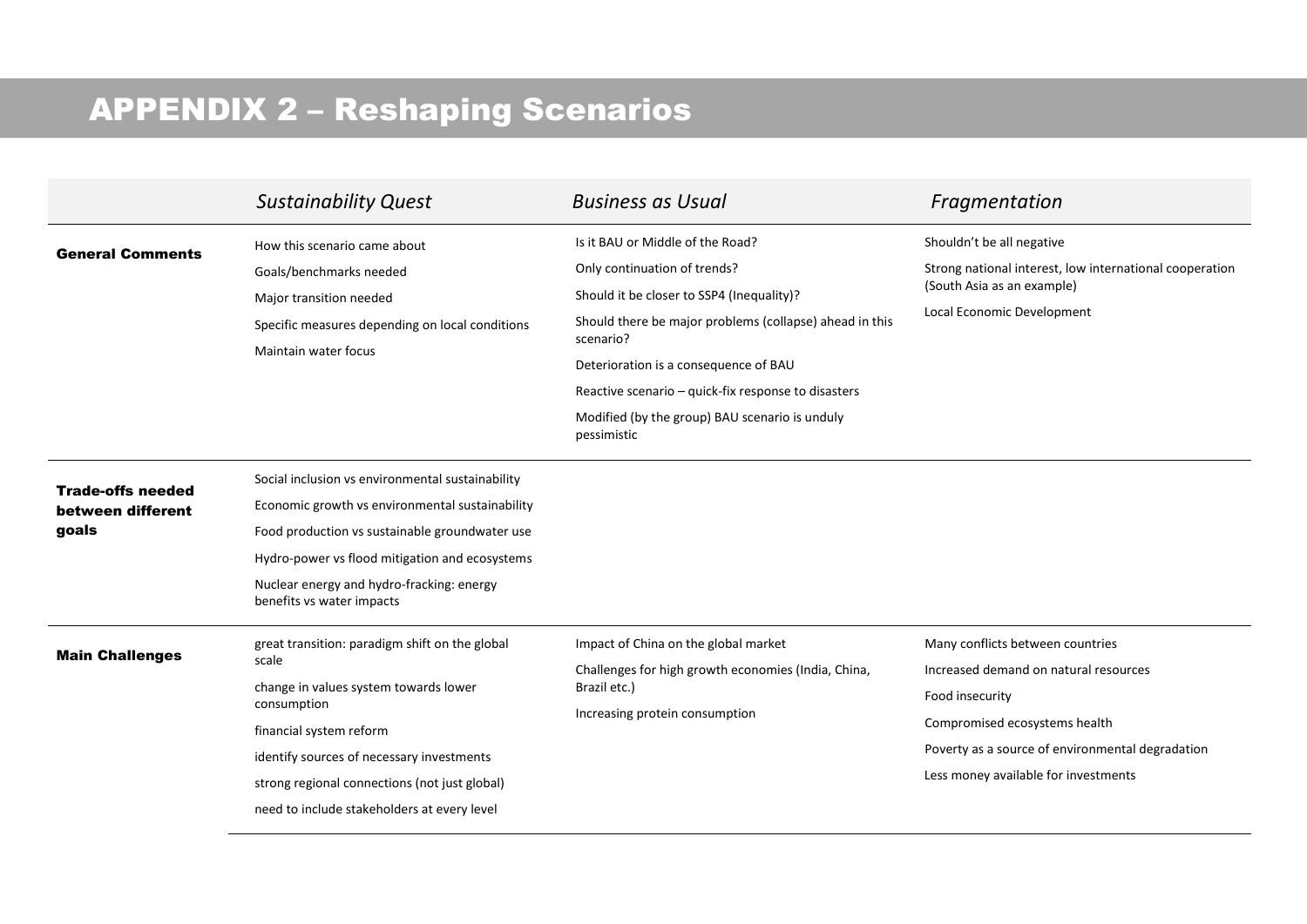| <b>Climate Change</b>                     |                                                                               | Sea level rise - coastal impacts                                              |                                                            |
|-------------------------------------------|-------------------------------------------------------------------------------|-------------------------------------------------------------------------------|------------------------------------------------------------|
|                                           |                                                                               | Temperature increase - impacts on food productivity<br>and irrigation regimes |                                                            |
| Water                                     | access to water resource information                                          | Increasing water scarcity, endangered water                                   | Lack of legal framework                                    |
|                                           | good balance between top-down and bottom<br>up approaches in water management | availability.<br>Groundwater overexploitation.                                | Problematic transboundary water management                 |
|                                           |                                                                               |                                                                               | Lack of funding for water management<br>and infrastructure |
| <b>NATURE</b>                             |                                                                               |                                                                               |                                                            |
| <b>Climate Change</b>                     |                                                                               | Sea level rise - coastal impacts.                                             |                                                            |
|                                           |                                                                               | Temperature increase                                                          |                                                            |
| <b>Land Use and</b><br><b>Agriculture</b> |                                                                               | Environmental impacts from intensive agriculture.                             |                                                            |
| <b>Land Productivity</b>                  | Significant increase in food production.                                      | Lower food productivity due to climate impacts.                               | Increased food production (not sustainable).               |
| <b>Agricultural Technology</b>            |                                                                               |                                                                               |                                                            |
| <b>Ecosystems</b>                         |                                                                               | Stressed ecosystem services.                                                  | Compromised ecosystems health.                             |
| ECONOMY                                   |                                                                               |                                                                               | $\mathcal{L}$                                              |
| <b>Economic</b>                           | Rich countries assist poorer countries.                                       | Less stable global economy.                                                   | Local Economic Development.                                |
| <b>Development</b>                        | Financial system reform.                                                      | Impact of China on the global market.                                         | Increased demand on natural resources.                     |
|                                           |                                                                               | Challenges for high growth economies                                          | Poverty as a source of environmental degradation.          |
|                                           |                                                                               | (India, China, Brazil etc.).                                                  | Less money available for investments.                      |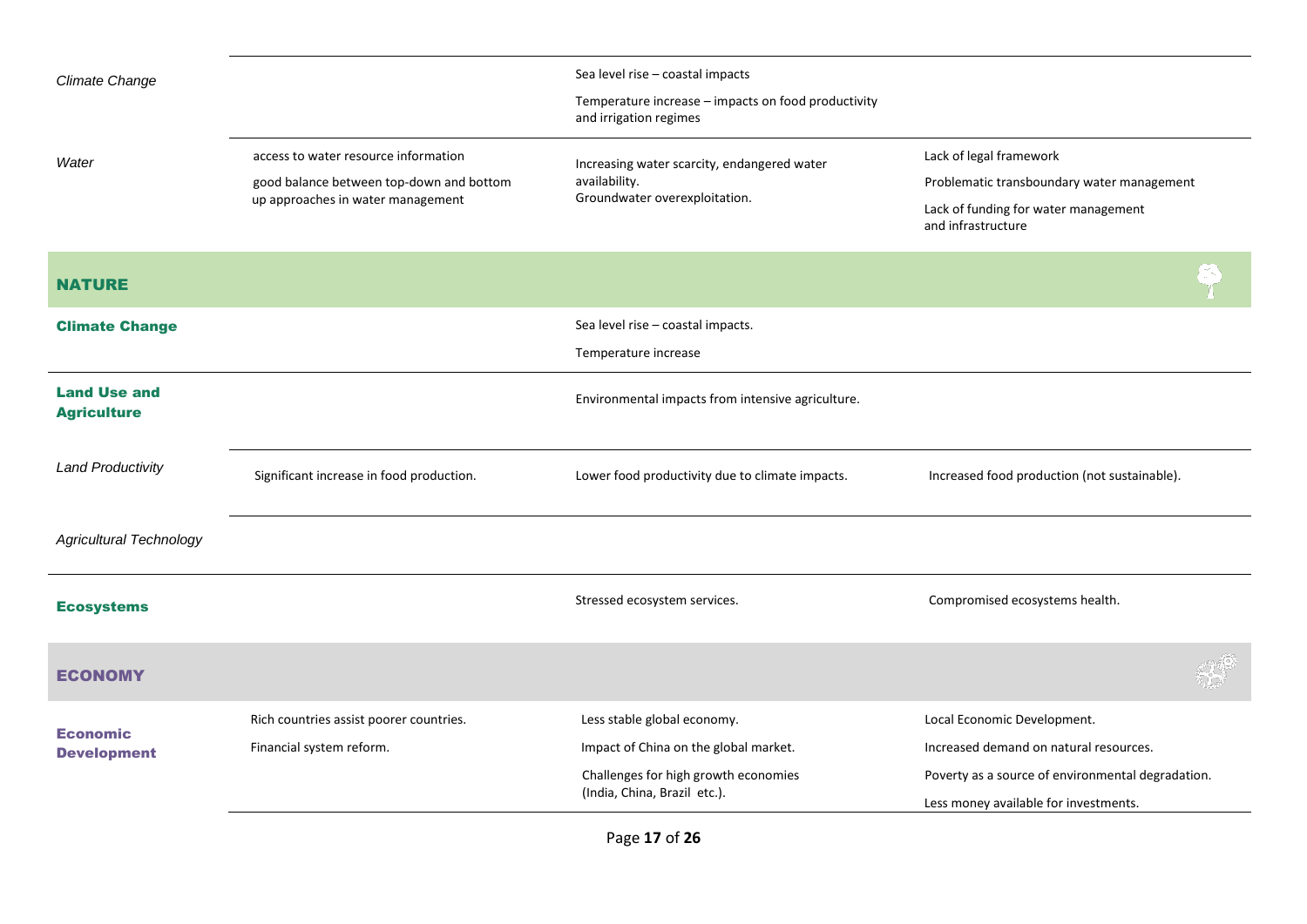| GDP                           | $\rightarrow$ Identify sources of necessary investments.<br>$\rightarrow$ GDP too high in the corresponding SSP. |                                                                          | GDP growing slowly in developing countries,<br>stagnating in developed countries. |
|-------------------------------|------------------------------------------------------------------------------------------------------------------|--------------------------------------------------------------------------|-----------------------------------------------------------------------------------|
| Inequalities                  |                                                                                                                  | Widening gap between rich and poor                                       |                                                                                   |
| <b>Technology</b>             |                                                                                                                  |                                                                          |                                                                                   |
| <b>Technology Development</b> |                                                                                                                  | Isolated technology breakthroughs.                                       | Low technological development.                                                    |
| <b>Technology Transfer</b>    |                                                                                                                  | Limited technology adoption.                                             | Low knowledge and technology transfer.                                            |
| <b>Energy</b>                 |                                                                                                                  | Energy production increase without addressing<br>environmental concerns. |                                                                                   |
| <b>SOCIETY</b>                |                                                                                                                  |                                                                          |                                                                                   |
| <b>Demography</b>             |                                                                                                                  |                                                                          |                                                                                   |
| Population                    | Youth engagement becomes a driving force for<br>sustainability and equity.                                       | Extreme events increase the number of environmental<br>refugees.         | $\rightarrow$ How to explain high population growth?                              |
| <b>Values, Lifestyles</b>     |                                                                                                                  |                                                                          |                                                                                   |
| Consumption, Diets            | Change in values system towards lower<br>consumption.                                                            | Increasing protein consumption.                                          |                                                                                   |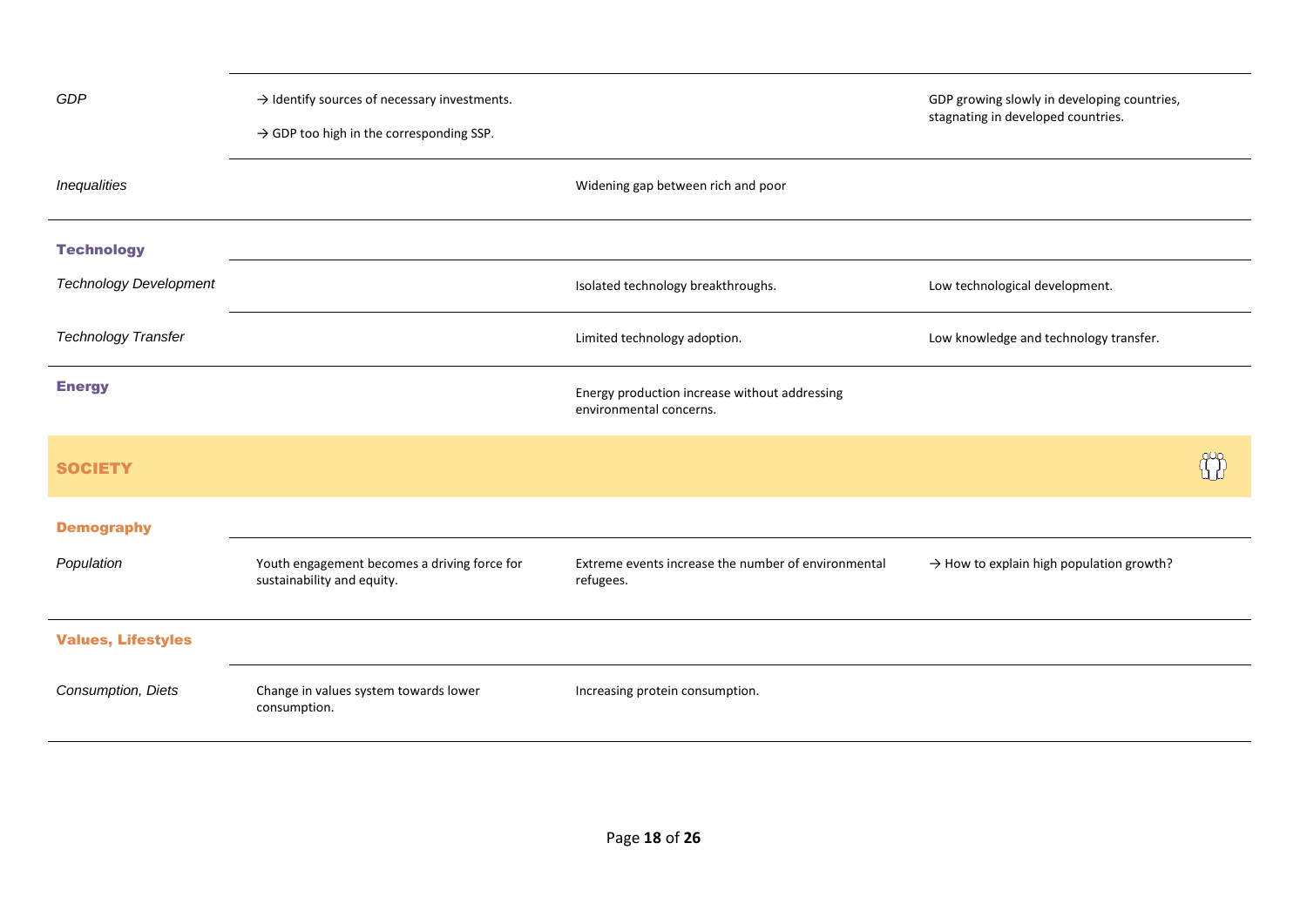#### **Governance**

| <b>Policy Orientation</b>   | Strong regional connections (not only global).                                                                                                                                             | US-market first<br>$EU$ – policy first<br>BRICS - aggressive expansion<br>Africa - highly variable<br>Stronger focus on food security. | Strong national interest, low international cooperation<br>(South Asia as an example).                                                 |
|-----------------------------|--------------------------------------------------------------------------------------------------------------------------------------------------------------------------------------------|----------------------------------------------------------------------------------------------------------------------------------------|----------------------------------------------------------------------------------------------------------------------------------------|
| Quality of Governance       | Stakeholders involved at every level.                                                                                                                                                      |                                                                                                                                        |                                                                                                                                        |
| <b>Environmental Policy</b> | Valuation of ecosystem services integrated into<br>decision-making.                                                                                                                        |                                                                                                                                        |                                                                                                                                        |
| <b>Global Cooperation</b>   | Intensive and effective global cooperation                                                                                                                                                 | More tensions and conflicts.<br>Decreasing collaboration.<br>Stronger regional geo-economic blocks                                     | Many conflicts between countries.                                                                                                      |
| <b>WATER</b>                |                                                                                                                                                                                            |                                                                                                                                        |                                                                                                                                        |
| <b>Water Governance</b>     | Improved water measurement and monitoring<br>capacity.<br>Improved access to water resource information.<br>Good balance between top-down and bottom<br>up approaches in water management. |                                                                                                                                        | Lack of legal framework.<br>Problematic transboundary water management.<br>Lack of funding for water management<br>and infrastructure. |
| <b>Water Technologies</b>   | Improved technology for water treatment<br>and distribution.                                                                                                                               |                                                                                                                                        |                                                                                                                                        |
| <b>Water Infrastructure</b> | More economic resources for water<br>infrastructure and management.                                                                                                                        |                                                                                                                                        |                                                                                                                                        |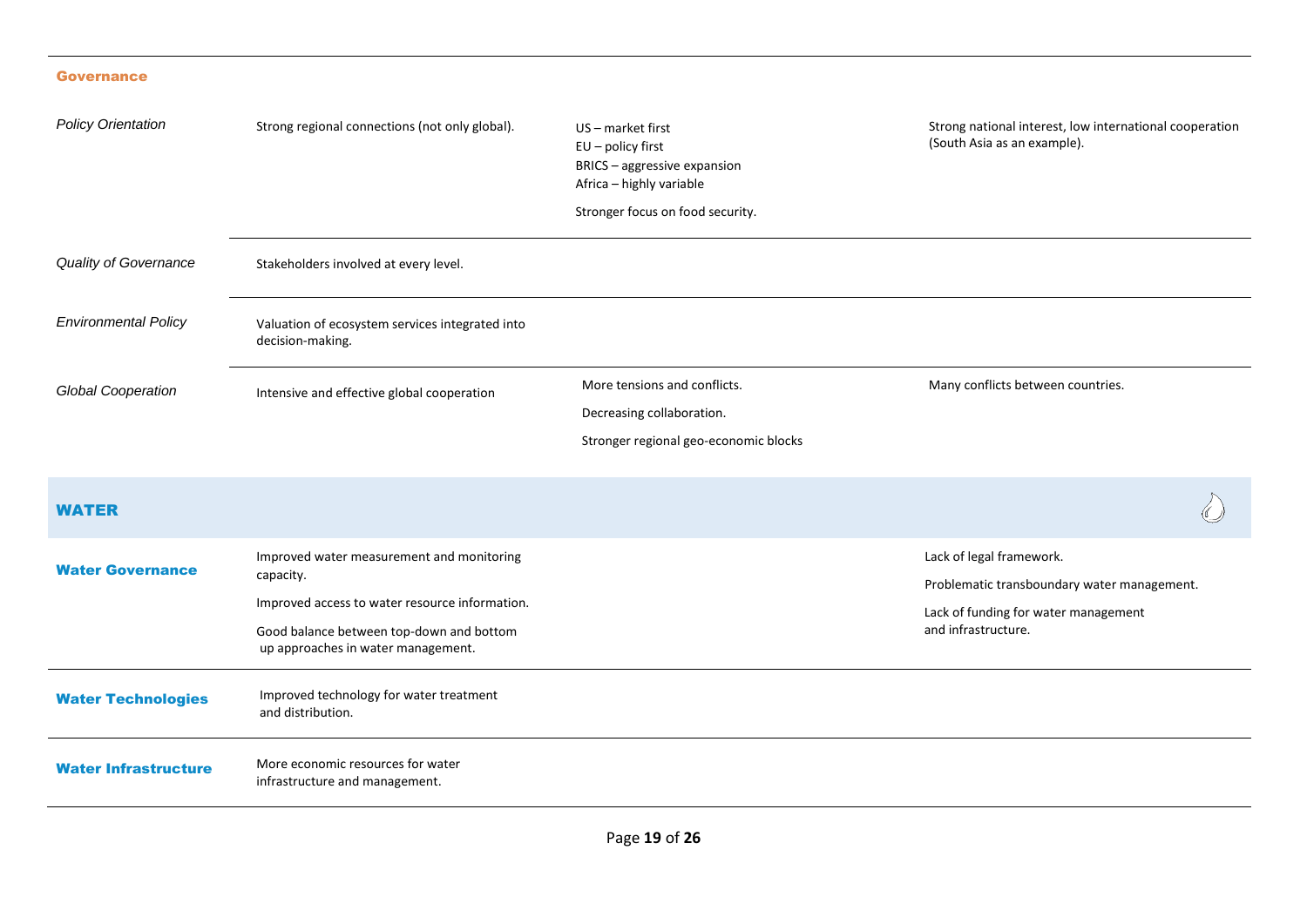| <b>Available Water</b><br><b>Resources</b>    | Increase in saline water use.                                                                        | Increasing water scarcity, endangered water<br>availability.<br>Groundwater overexploitation. |                                                       |
|-----------------------------------------------|------------------------------------------------------------------------------------------------------|-----------------------------------------------------------------------------------------------|-------------------------------------------------------|
| <b>Water Demand</b>                           | Strong water demand management.<br>Major investments for improved water efficiency                   |                                                                                               | $\rightarrow$ Water demand/use – difficult to assess. |
|                                               | needed.                                                                                              |                                                                                               |                                                       |
|                                               | $\rightarrow$ Water efficiency increase has social and<br>environmental costs -<br>include linkages. |                                                                                               |                                                       |
| Agriculture                                   |                                                                                                      | Changing irrigation regimes due to climate change.                                            | Irrigation area may increase in some countries.       |
| Energy                                        | Shift to hydropower.                                                                                 |                                                                                               |                                                       |
| <b>Freshwater</b><br><b>Ecosystems Health</b> |                                                                                                      | Stressed water ecosystem services.                                                            |                                                       |
| <b>WELL-BEING</b>                             |                                                                                                      |                                                                                               |                                                       |
| <b>Water Security</b>                         | $\rightarrow$ Include livelihoods through water lenses.                                              |                                                                                               |                                                       |
| <b>Energy Access</b>                          | $\rightarrow$ Include water impacts on energy security                                               |                                                                                               |                                                       |
| <b>Food Security</b>                          | $\rightarrow$ Include water impacts on food security                                                 | More famines.                                                                                 | Food insecurity.                                      |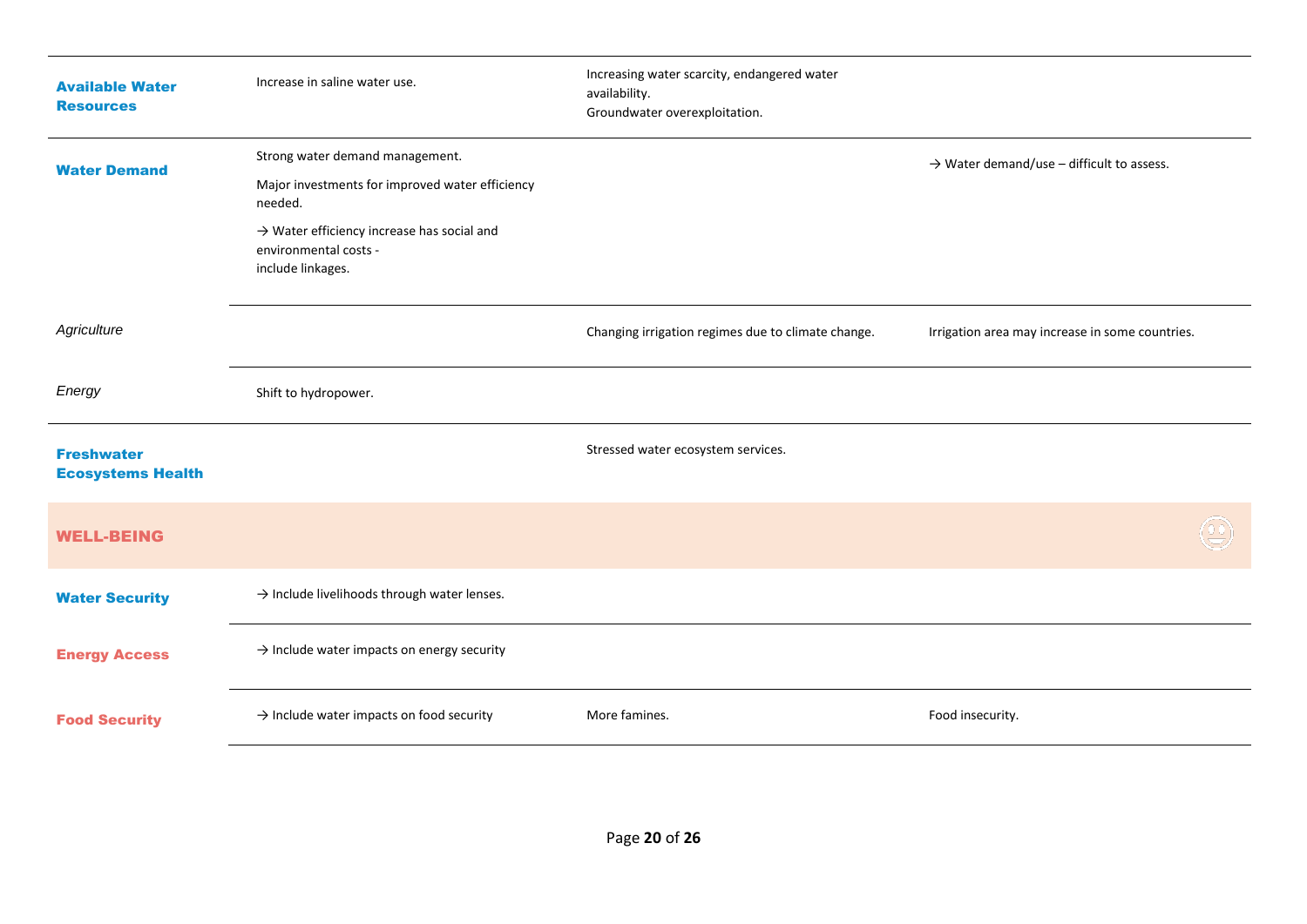# APPENDIX 3 – Intervention Options

|                                   | Idea                                                                                                                                          | Application                                                                                                                         | Positive Impacts                                                                   | <b>Risks and Challenges</b>                                                        |
|-----------------------------------|-----------------------------------------------------------------------------------------------------------------------------------------------|-------------------------------------------------------------------------------------------------------------------------------------|------------------------------------------------------------------------------------|------------------------------------------------------------------------------------|
| <b>Water</b><br><b>Governance</b> |                                                                                                                                               |                                                                                                                                     |                                                                                    |                                                                                    |
| Data, monitoring,<br>forecasting  | Transparency and data sharing                                                                                                                 | Everywhere                                                                                                                          | Higher water use efficiency<br>Better water use management<br>Conflicts resolution | Embarrassment<br>Political resistance to transparency<br>Challenges the status quo |
|                                   | Greatly strengthening monitoring of<br>water resources and their use                                                                          | Everywhere                                                                                                                          | Improved resources knowledge                                                       | Finances<br>Political challenges<br>Risks of data sharing                          |
|                                   | Global seasonal climate forecasting to<br>guide global food buffer stock<br>management                                                        | Global                                                                                                                              | Optimizes water use                                                                | Political feasibility<br>Science advances                                          |
| Integrated<br>Management          | Integrated Watershed Management<br>(treating catchment areas as a unit)                                                                       | Everywhere<br>(rainfed<br>agricultural areas)<br><b>Upland catchments</b><br>Poor countries with<br>high hydrological<br>complexity | Avoid soil erosion and filtration of<br>reservoirs and rivers                      | Reduced inflows to reservoirs (mean<br>stream flow)                                |
|                                   | Create economic incentives for local<br>people, private companies and donor<br>countries that result in the                                   |                                                                                                                                     | Enrich the health of ecosystems<br>Increase rates of groundwater                   | Reducing the amount of water<br>available for use                                  |
|                                   | implementation of institutional<br>capability to manage the water<br>resources at the river basin scale,<br>coupled with the construction and |                                                                                                                                     | recharge<br>Decrease intensity of floods                                           | Can create conflict<br>(downstream/upstream)                                       |
|                                   |                                                                                                                                               |                                                                                                                                     | Improved food security<br>Increase base flow in rivers                             | Lack of management capability                                                      |
|                                   | continuous operation of reservoirs,<br>water supply and sanitation.                                                                           |                                                                                                                                     |                                                                                    |                                                                                    |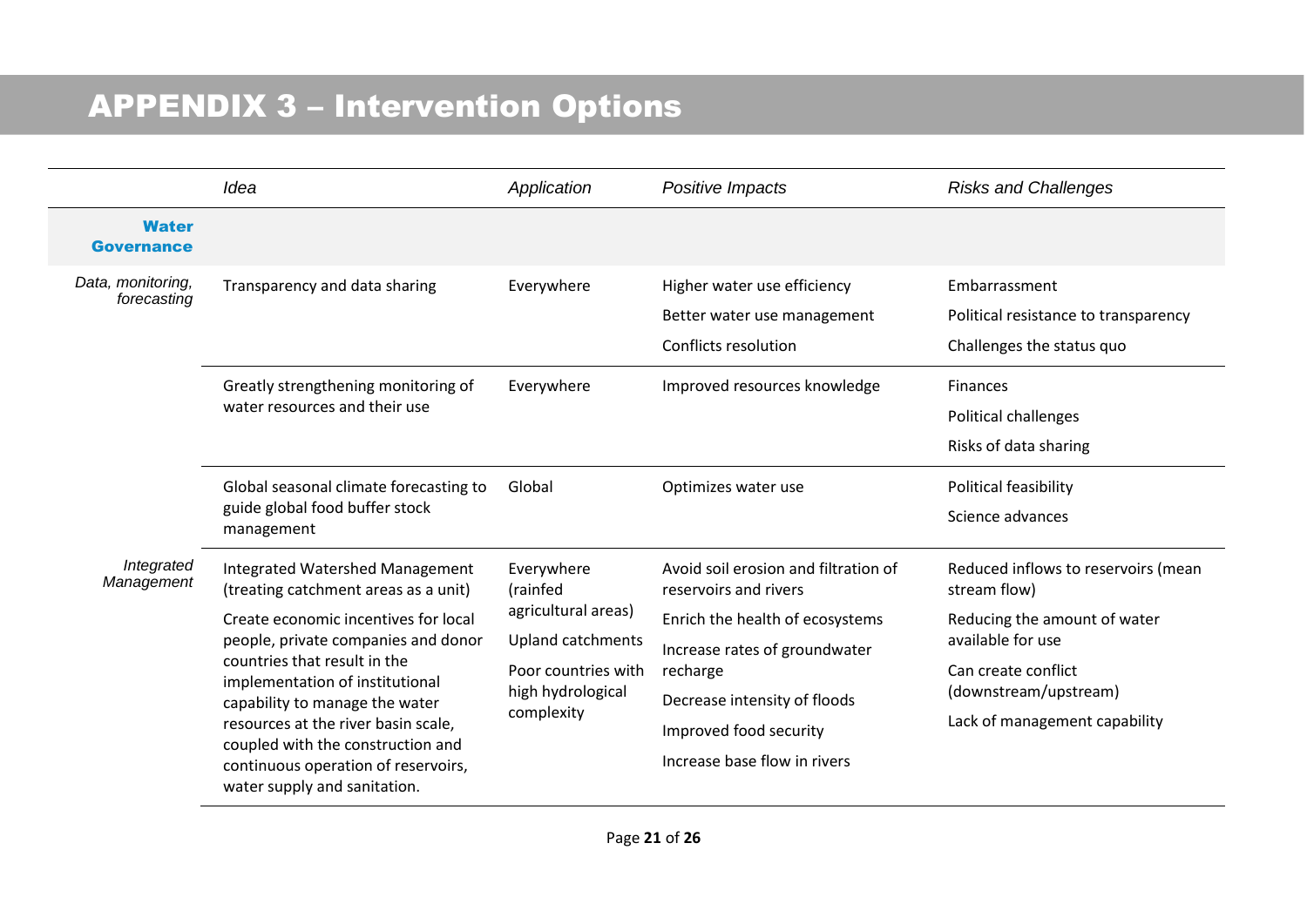|                      | Aquifer Management (mapping,<br>monitoring and artificial recharge)                                                                          | Groundwater<br>dependent<br>countries | More sustainable use of aquifers                                 | Inter-country governance is difficult           |
|----------------------|----------------------------------------------------------------------------------------------------------------------------------------------|---------------------------------------|------------------------------------------------------------------|-------------------------------------------------|
|                      |                                                                                                                                              |                                       | Food security                                                    | Risk of corruption                              |
|                      |                                                                                                                                              |                                       | Addressing water quality                                         | Must have water to recharge with                |
|                      |                                                                                                                                              |                                       | Managing variability in water                                    | Possible groundwater contamination              |
|                      |                                                                                                                                              |                                       | availability                                                     | Costs                                           |
|                      |                                                                                                                                              |                                       | Low-cost options allowing timeliness<br>of water application     |                                                 |
|                      | Integrated management of                                                                                                                     | All agricultural                      | More efficient use of water                                      | Linking theory with practice                    |
|                      | hydrological/agricultural/ecological<br>systems                                                                                              | areas (rainfed,<br>irrigated etc.)    | More diversification in agriculture                              | Failure to incentivize irrigation<br>efficiency |
|                      |                                                                                                                                              |                                       |                                                                  | Knowledge and capital access                    |
|                      |                                                                                                                                              |                                       |                                                                  | Vested interests                                |
| Economic<br>aspects  | Expanding on the use of virtual water<br>concept (possible global buffer stock<br>internationally controlled with<br>decentralized stocking) | Water scarce areas                    | Greater food security                                            | Political insecurity                            |
|                      |                                                                                                                                              |                                       | Enables virtual water to function<br>as a system                 | Vested interests of food corporations           |
|                      |                                                                                                                                              |                                       | Manages regional variability                                     |                                                 |
| Financial<br>aspects | Water pricing and fiscal measures                                                                                                            | Everywhere where                      | Guaranteeing access for all                                      | How to guarantee social justice and             |
|                      | (staggered tariff)                                                                                                                           | appropriate                           | Better allocation (more efficient,                               | access for all                                  |
|                      | user pays/polluter pays                                                                                                                      |                                       | better economic use)                                             | Risk to the environment                         |
|                      |                                                                                                                                              |                                       |                                                                  | <b>Political transition</b>                     |
|                      |                                                                                                                                              |                                       |                                                                  | Non commensurable values                        |
|                      | Balance between user pays and public<br>funding for water management.<br>Influence priority of spending                                      |                                       | Balance the public good and user<br>based mechanisms for funding | Building this into the models                   |
|                      | Offsets for water use efficiency gains                                                                                                       |                                       |                                                                  |                                                 |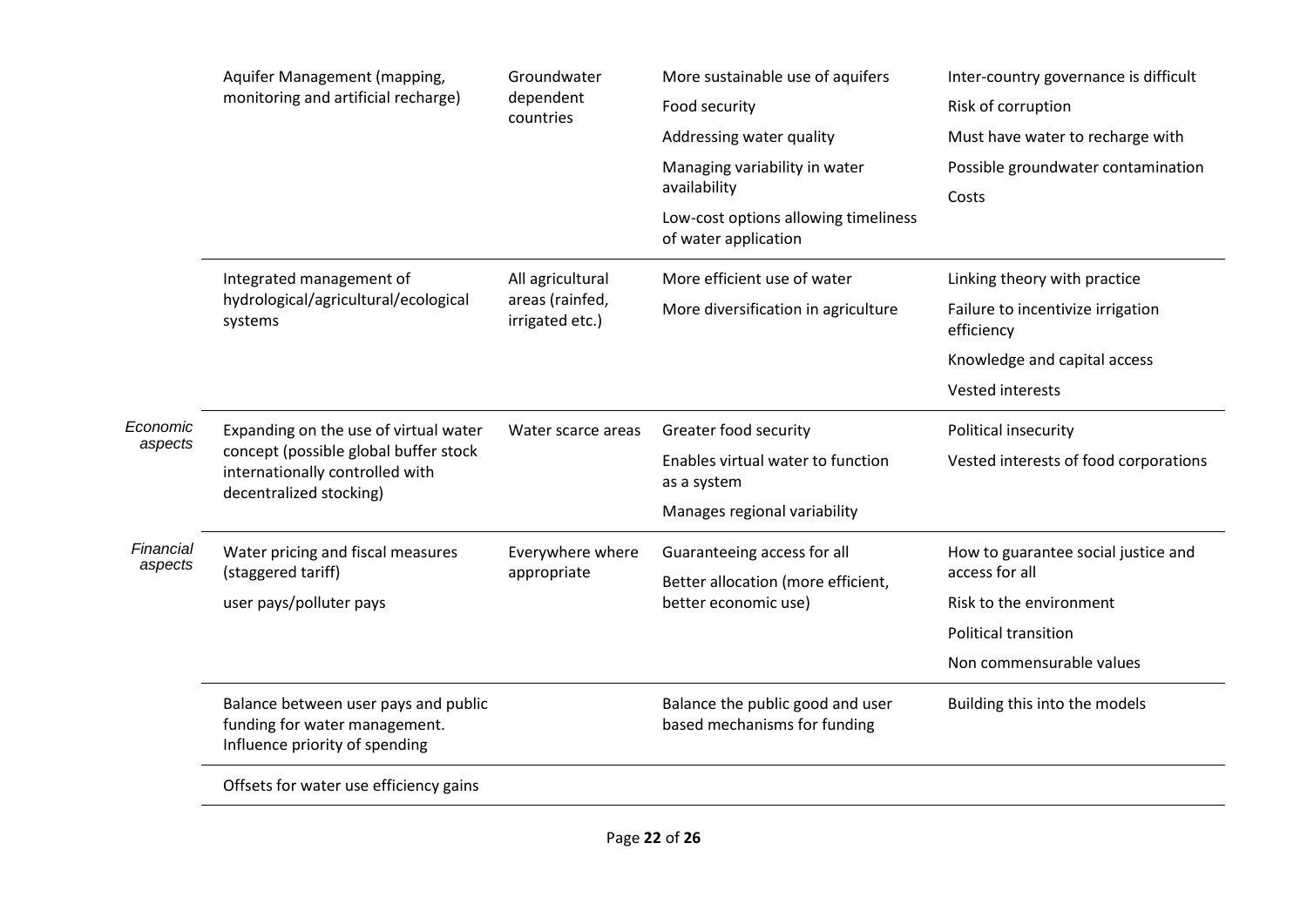| Legal<br>aspects         | Change in the legal regime of<br>groundwater management                    | Where there is<br>British common<br>law in prevalence<br>(owner of land<br>owns the<br>groundwater:<br>unrestricted<br>access) | More sustainable use of groundwater<br>Reduce conflict over groundwater<br>Ensuring basic access to groundwater<br>for all | Opposition from those benefiting<br>currently                                                                                                                    |
|--------------------------|----------------------------------------------------------------------------|--------------------------------------------------------------------------------------------------------------------------------|----------------------------------------------------------------------------------------------------------------------------|------------------------------------------------------------------------------------------------------------------------------------------------------------------|
|                          | Legal regime for transboundary issues<br>(UN convention not being ratified | Global (regional co-<br>operation<br>agreements across<br>the world                                                            | Avoids conflict<br>Conflict resolution mechanisms                                                                          | May be used as a vehicle for imposing<br>global norms that don't fit everywhere<br>Global regime may be abused by<br>powerful nations                            |
|                          | Facilitate transfers of water rights                                       | Water scarce areas                                                                                                             | High added value of water                                                                                                  | Concentration of water rights<br>Squeezing of small farmers<br>Reduction of water use opportunities<br>(AMM for reference), especially with<br>lumpy investments |
| Regional<br>co-operation | Transboundary hydro-economic<br>regions                                    | Transboundary<br>rivers                                                                                                        | Optimal use of water<br>Reduce conflict                                                                                    | Conflict resolution<br>Lack of political will<br>Clarity about benefits<br>Investment<br>Education<br>Timeframes                                                 |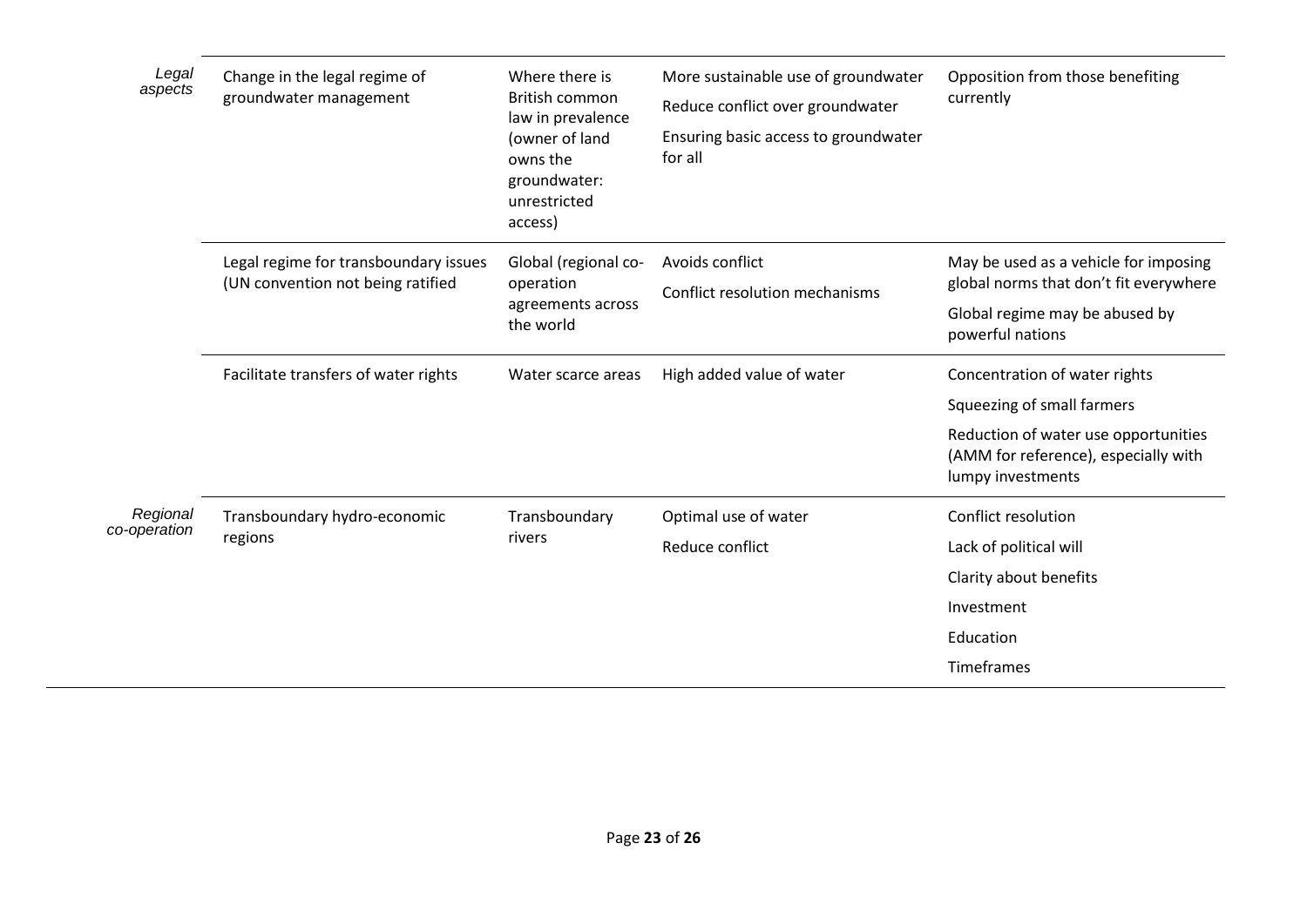#### **Water Technologies**

| Desalination using nanotechnology                                                                | Coastal urban areas<br>Saline groundwater<br>areas      | Moor efficiency, less costly compared<br>to contemporary desalination<br>technologies<br>Co-operation between countries for<br>development<br>Use variable, renewable energies | Cost<br><b>Energy intensive</b><br>pollution                                                                                                                                                          |
|--------------------------------------------------------------------------------------------------|---------------------------------------------------------|--------------------------------------------------------------------------------------------------------------------------------------------------------------------------------|-------------------------------------------------------------------------------------------------------------------------------------------------------------------------------------------------------|
| Nano-biosensors for better water<br>treatment<br>(including the context of new<br>pollutants)    | Everywhere (global<br>capacity<br>development)          | Health<br>Cost reduction for water treatment<br>Economic (poor countries)                                                                                                      | It is not? known when breakthrough<br>in research will come                                                                                                                                           |
| Sea water agriculture<br>in coastal areas<br>(technology in development)                         | Sea side areas with<br>nearby crop/fodder<br>production | Oil seed production (with some<br>success so far)                                                                                                                              | Not successfully used in agriculture<br>(salinization)<br>Not economical so far<br>New technology in development<br>May not be useable in the short term                                              |
| Enhanced ICT for<br>Monitoring<br>Sharing information<br>Planning<br>Management<br>Communication | Everywhere                                              | Low-cost remote access to<br>information (live)                                                                                                                                | Not relevant for deep aquifers or river<br>flows currently<br>Dependency<br>Reliance on unreliable data (e.g. flows,<br>rainfall)<br>Perception that developing world<br>needs appropriate technology |
| Research and education                                                                           | Needs more                                              | Work/consideration                                                                                                                                                             |                                                                                                                                                                                                       |
|                                                                                                  |                                                         |                                                                                                                                                                                |                                                                                                                                                                                                       |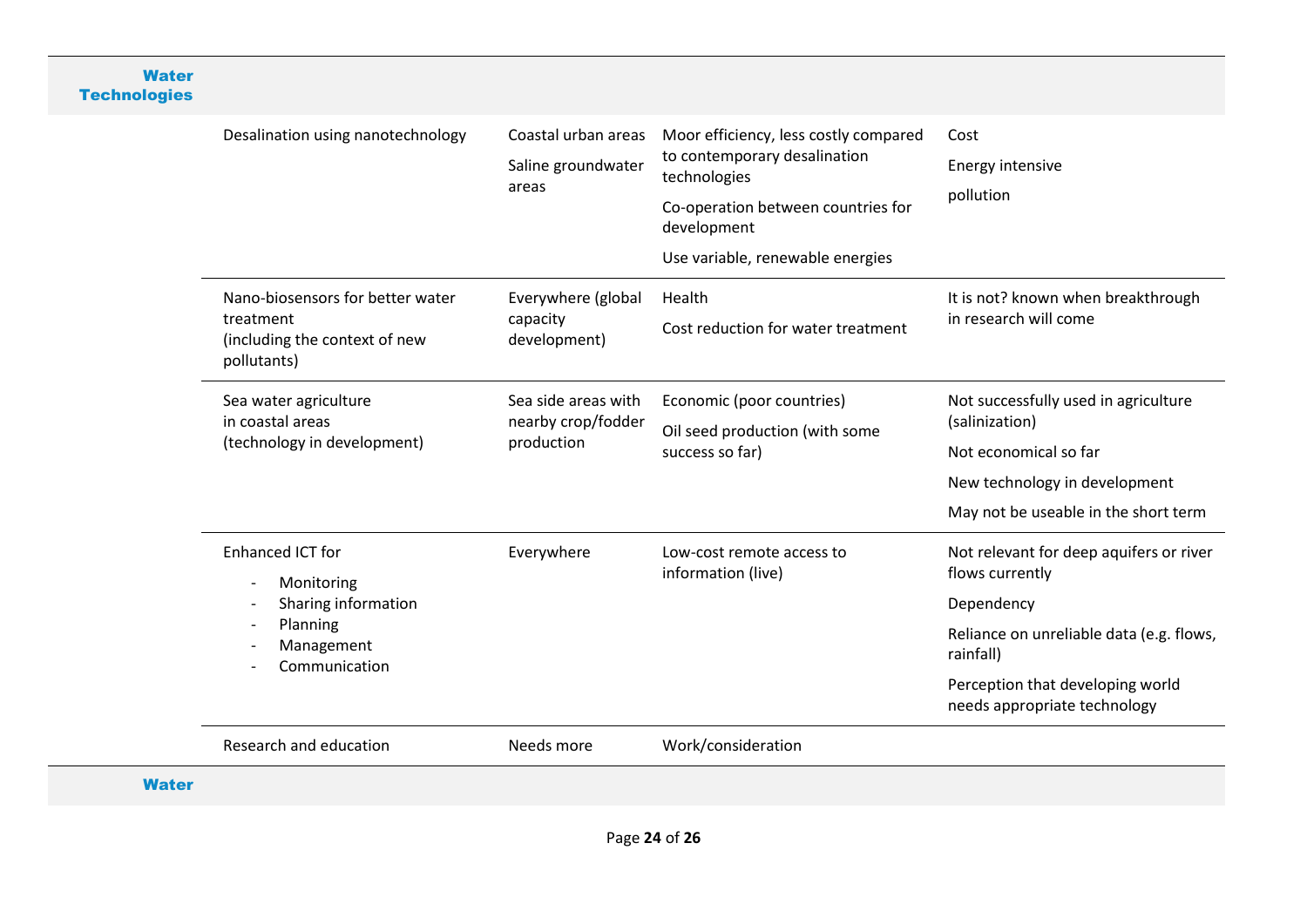| <b>Infrastructure</b>  |                                                                                                                                      |                                                        |                                                                  |                                                             |
|------------------------|--------------------------------------------------------------------------------------------------------------------------------------|--------------------------------------------------------|------------------------------------------------------------------|-------------------------------------------------------------|
| Water storage          | Large storage dams                                                                                                                   | Countries with<br>highly variable<br>stream flow       | Increased water availability                                     | Environmental flows and impact                              |
|                        |                                                                                                                                      |                                                        | Help manage floods                                               | Displacement of people                                      |
|                        |                                                                                                                                      |                                                        |                                                                  | Legal challenge                                             |
|                        |                                                                                                                                      |                                                        |                                                                  | Physical challenge                                          |
|                        |                                                                                                                                      |                                                        |                                                                  | <b>Fiscal challenges</b>                                    |
|                        |                                                                                                                                      |                                                        |                                                                  | Political challenges                                        |
|                        | Small dams                                                                                                                           | Water scarce areas<br>with small holder<br>agriculture | Increased water availability                                     | Water losses                                                |
|                        |                                                                                                                                      |                                                        | Rural development                                                |                                                             |
| <b>Water transfers</b> | Inter-basin transfers                                                                                                                | Water scare<br>countries                               | Enables economic and social activity                             | Massive displacement of populations                         |
|                        |                                                                                                                                      |                                                        | Encourage regional co-operation                                  | (particular to India and Bangladesh)                        |
|                        |                                                                                                                                      |                                                        |                                                                  | Massive energy costs                                        |
|                        |                                                                                                                                      |                                                        |                                                                  | Potential risk to the monsoon cycle<br>(India)              |
|                        |                                                                                                                                      |                                                        |                                                                  | Ecological impacts from changes in<br>water regimes         |
|                        |                                                                                                                                      |                                                        |                                                                  | Strong public resistance                                    |
|                        |                                                                                                                                      |                                                        |                                                                  | Serious legal issues                                        |
|                        |                                                                                                                                      |                                                        |                                                                  | <b>Fiscal challenges</b>                                    |
|                        |                                                                                                                                      |                                                        |                                                                  | Conflict potential between basins                           |
| Security               | Global response to prevent terrorist<br>action against water infrastructure<br>(such as contamination of drinking<br>water supplies) | Global                                                 | Protection of the water resources,<br>food production, economies | Lack of transparency in the water<br>sector - may get worse |
|                        |                                                                                                                                      |                                                        | <b>Risk reduction</b>                                            |                                                             |
| <b>Available Water</b> |                                                                                                                                      |                                                        |                                                                  |                                                             |